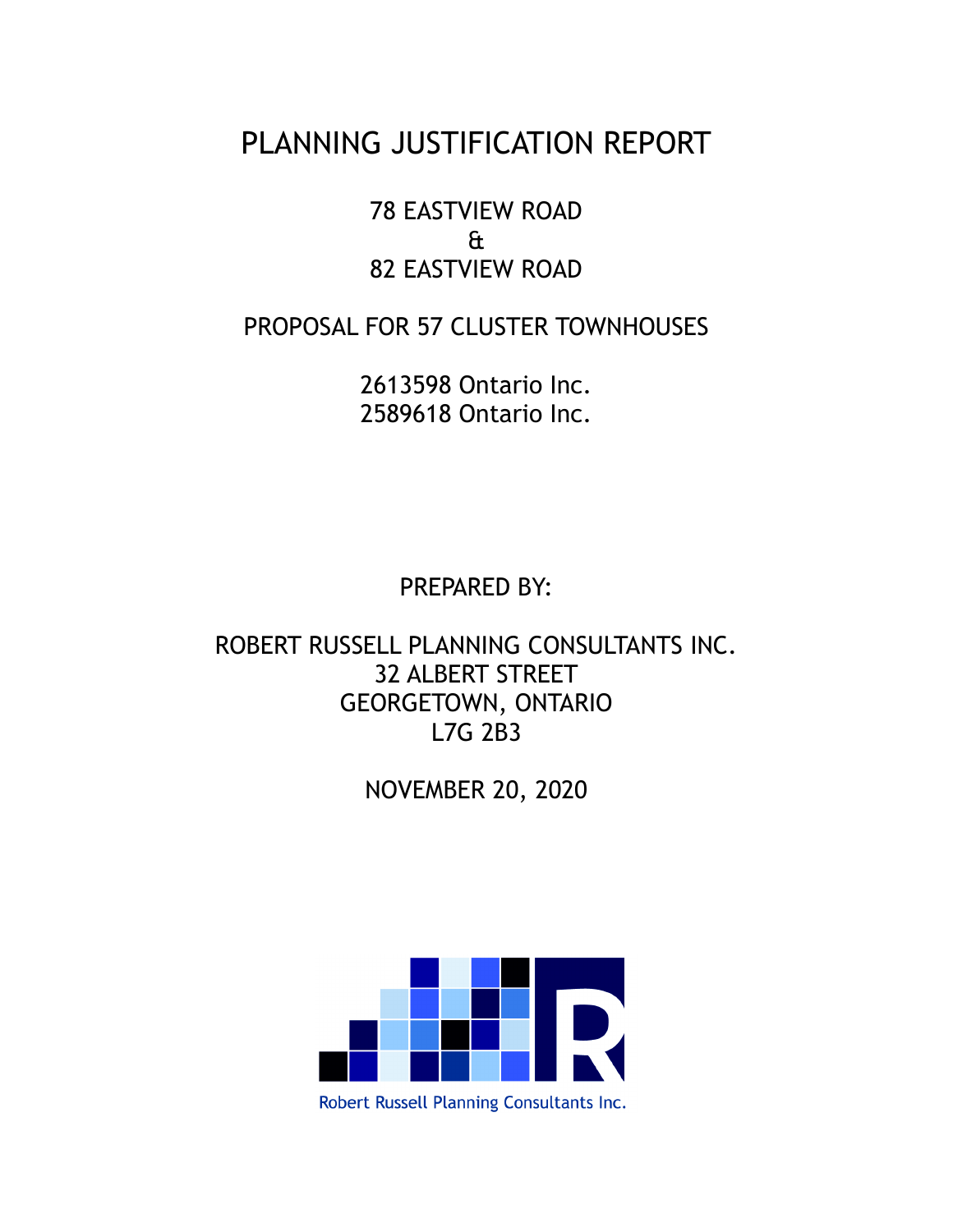

# **Table of Contents**

Robert Russell | MCIP, RPP | PRESIDENT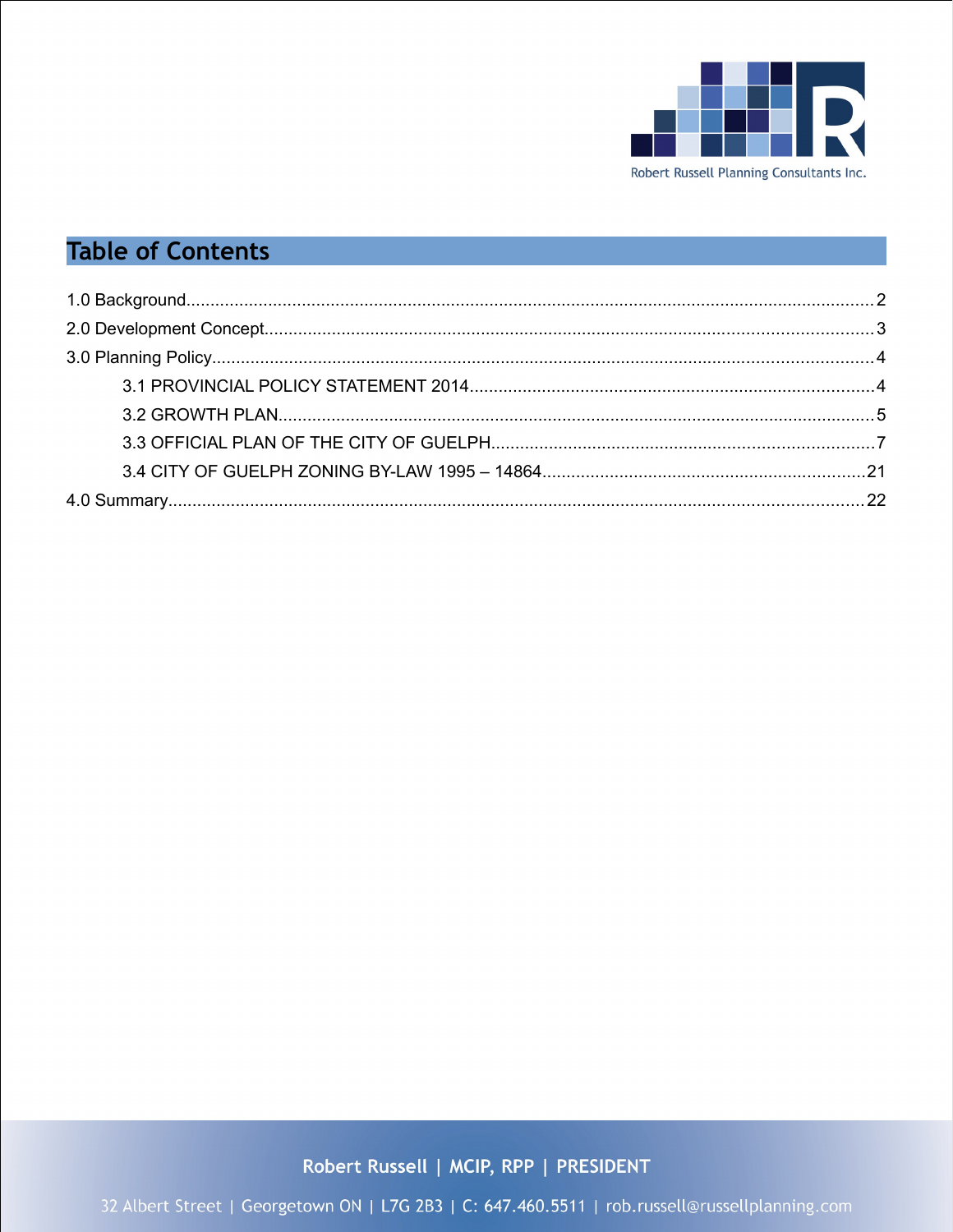

# <span id="page-2-0"></span>**1.0 Background**

Robert Russell Planning Consultants Inc. has been retained by 2613598 Ontario Inc. (82 Eastview Road) and 2589618 Ontario Inc. (78 Eastview Road) to prepare a Planning Justification Report for 78 Eastview Road and 82 Eastview Road in the City of Guelph.

The property is situated on the north side of Eastview Road and backs onto a natural area. It is generally located halfway between Victoria Road North and Watson Parkway North. To the south, east, and west of the subject site is existing residential development. As noted above, to the north is natural area which extends into 78 Eastview Road.

The two properties combined measure 3.252 hectares, of which approximately 0.97 hectares are occupied by the staked wetland and woodland.

The site is generally rectangular with a combined frontage of 116 meters and a depth of 279 meters.

The recent residential developments to the east and west contain mostly townhouses. The development to the east also contains some semi-detached and single detached dwellings. The development to the south contains cluster townhouses. The remaining properties in the immediately vicinity are generally single detached dwellings.

The site contains a single detached dwelling and accessory structures on each of the two lots.

# <span id="page-2-1"></span>**2.0 Development Concept**

2613598 Ontario Inc. (82 Eastview Road) and 2589618 Ontario Inc. (78 Eastview Road) propose to develop the subject site with 30 cluster townhouses units in a standard condominium, and a 40 unit, 5 storey residential apartment building. The conceptual site plan includes common amenity space and natural areas. The proposed townhouse units will be accessed by a private road network.

As per the Site Plan prepared by BJC Architects and with a revision date of February 21, 2019 there are 4 townhouse buildings proposed containing between 6 and 10 units each. The private road network proposes an access on Eastview Road, aligned with existing Auden Road intersection. An emergency access is proposed aligned with the existing driveway east of Auden Road.

The wetland and woodland features have been reviewed on site with the City of Guelph and Grand River Conservation Authority, and the limits of these features have been surveyed and shown on the architectural and engineering plans submitted in support of this application.

The townhouse units will range in width between approximately 5.6 meters and 6.6 meters in width and between 11.8 meters and 13.9 meters deep. Parking will be provided at each unit comprised of 1 internal space within a garage and 1 external space on the driveway.

10 visitor parking spaces are provided associated with the townhouses, 2 of which will be barrier free. The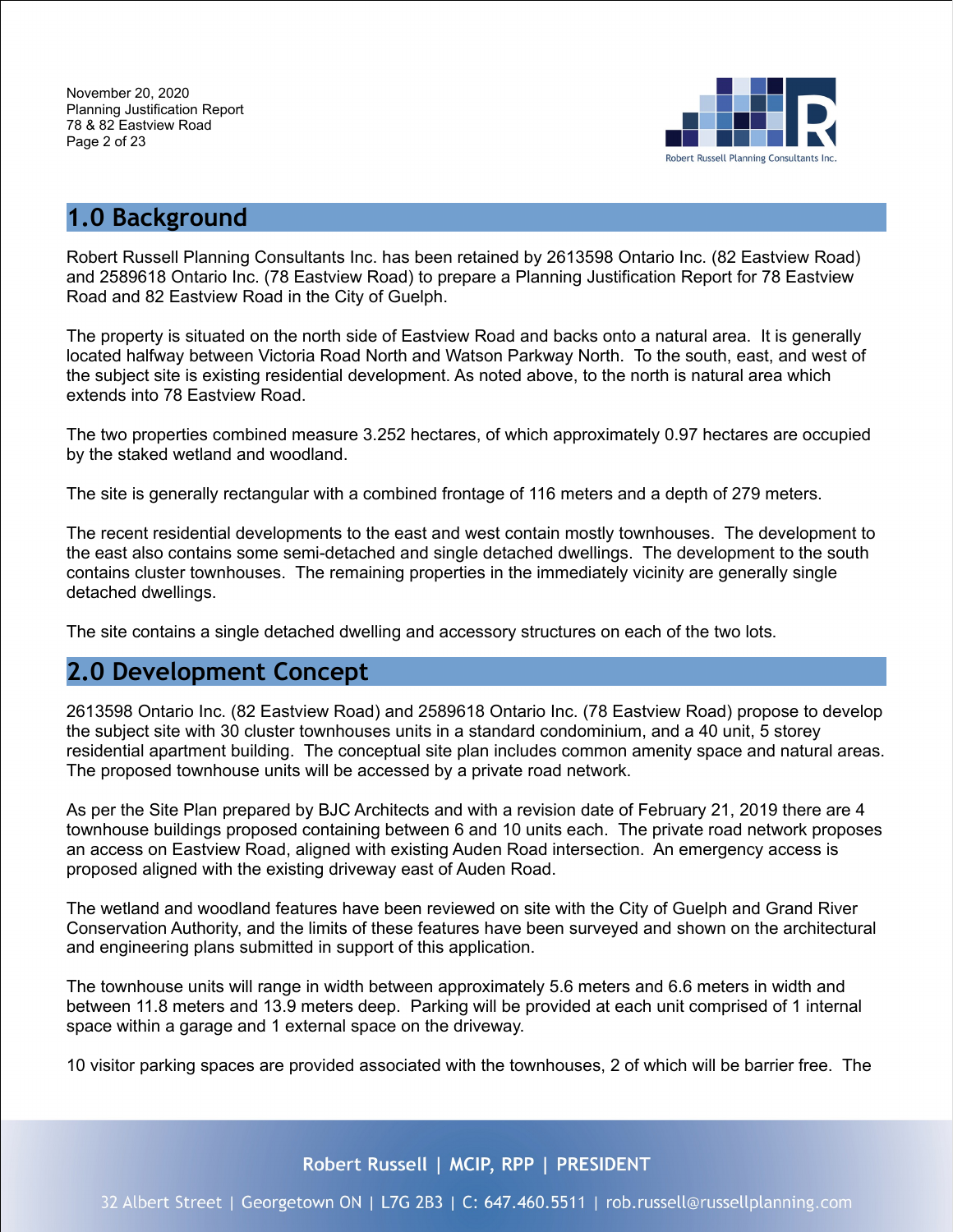November 20, 2020 Planning Justification Report 78 & 82 Eastview Road Page 3 of 23



proposed apartment will have 11 visitor parking spaces, with an additional 3 barrier free spaces.

Each townhouse unit will have an exclusive use rear yard amenity area that is a minimum of 20  $m^2$  in area. A communal outdoor amenity is provided for the residents in the apartment building, to be located on the west side of the site between the parking area and the natural area.

# <span id="page-3-1"></span>**3.0 Planning Policy**

## <span id="page-3-0"></span>**3.1 PROVINCIAL POLICY STATEMENT 2020**

The current Provincial Policy Statement (PPS) was released in 2020 and applies to all Planning Act decisions subsequent May 1, 2020.

Several policies in the PPS support the proposed development.

- *"1.1.1 Healthy, liveable and safe communities are sustained by:*
	- *a) promoting efficient development and land use patterns which sustain the financial well-being of the Province and municipalities over the long term;*
	- *e) promoting the integration of land use planning, growth management, transitsupportive development, intensification and infrastructure planning to achieve cost-effective development patterns, optimization of transit investments, and standards to minimize land consumption and servicing costs;;"*

The proposed development completes the redevelopment of a community that has recently transitioned from large lot residential uses to a more urban density in a neighbourhood that provides existing services with sufficient servicing capacity to accommodate the development. When compared with the current uses on the property, the proposed development provides a more efficient use of land, maximizes the efficiency of the existing services, and reduces the requirement for consumption of other greenfield development lands.

- *"1.1.3.2 Land use patterns within settlement areas shall be based on densities and a mix of land uses which:*
	- *a) efficiently use land and resources;*
	- *b) are appropriate for, and efficiently use, the infrastructure and public service facilities which are planned or available, and avoid the need for their unjustified and/or uneconomical expansion;...*
	- *f) are transit-supportive, where transit is planned, exists or may be developed..."*

The proposed redevelopment increases density relative to the current uses and makes for a more efficient use of land. The site is approximately 1000 meters from both a public and a separate school, Eastview Road is an existing transit route for Guelph Transit routes 13, 17 and 18, and the Victoria Road Recreation Centre is approximately 750 metres away.

*"1.4.3 Planning authorities shall provide for an appropriate range and mix of housing options*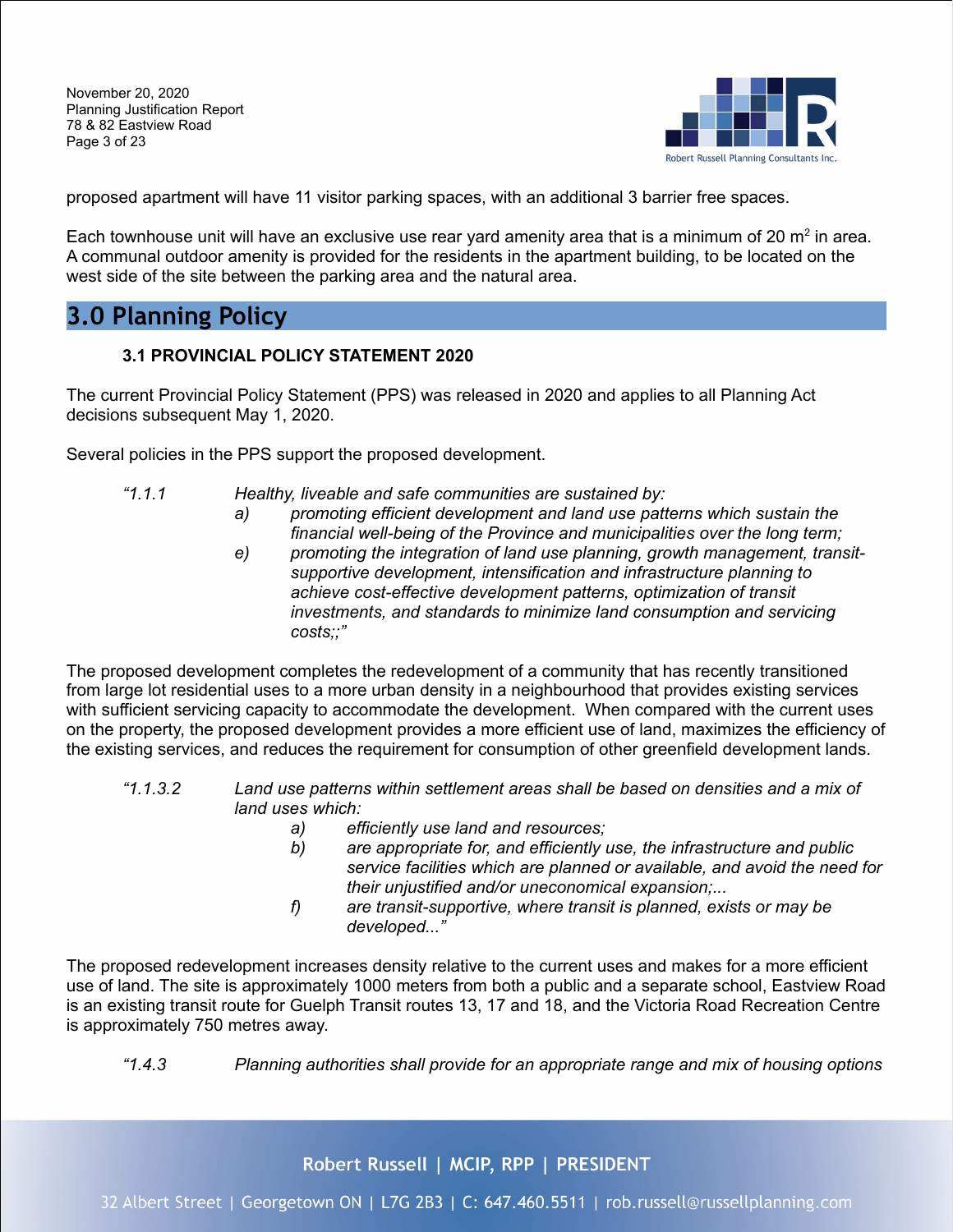

*and densities to meet projected market-based and affordable housing needs of current and future residents of the regional market area by:...*

- *b) permitting and facilitating:*
	- *1. all housing options required to meet the social, health, economic and well-being requirements of current and future residents, including special needs requirements and needs arising from demographic changes and employment opportunities; and*
	- *2. all types of residential intensification, including additional residential units, and redevelopment in accordance with policy 1.1.3.3;...*
- *d) promoting densities for new housing which efficiently use land, resources, infrastructure and public service facilities, and support the use of active transportation and transit in areas where it exists or is to be developed;*
- *e) requiring transit-supportive development and prioritizing intensification, including potential air rights development, in proximity to transit, including corridors and stations;..."*

The surrounding neighbourhood contains a mix of single detached dwellings, semi-detached dwellings and townhouse dwellings on varying lot sizes. Generally, to the north, northwest of the property are single detached bungalow dwellings on relatively large suburban lots. To the south and east are more modern suburban lots with smaller frontages and depths along with the semi-detached and townhouse dwellings. The development of the subject site for townhouses and a 5 storey apartment will be provide a density slightly higher than the surrounding neighbourhood. The proposed apartment units will increase the variety of housing options available in the neighbourhood in accordance with the above policies. The increased density resulting from the apartment units will be more efficient with respect to the use of existing infrastructure, use of land and public services as compared to the surrounding neighbourhood. Three different bus routes are located on Eastview Road directly in front of the subject property. It is anticipated that the residents of the proposed development will create a substantial number of new riders and help support the public transit system.

#### *"1.5.1 Healthy, active communities should be promoted by:...*

*d) recognizing provincial parks, conservation reserves, and other protected areas, and minimizing negative impacts on these areas."*

The subject property contains a portion of a Provincially Significant Wetland. These wetlands will be protected in form and function. The limits of these areas have been staked on site with the City of Guelph and Grand River Conservation Authority, and appropriate buffers are provided. The revised EIS provided with this submission addresses the water balance concerns raised by the City of Guelph.

*"1.6.7.4 A land use pattern, density and mix of uses should be promoted that minimize the*  length and number of vehicle trips and support current and future use of transit and *active transportation."*

As noted above, the additional density will provide substantial support for the existing transit routes located on Eastview Road. Furthermore the proximity of the subject property to existing schools and public amenities, as discussed in more detail below in response to the Growth Plan policies, will encourage active

# Robert Russell | MCIP, RPP | PRESIDENT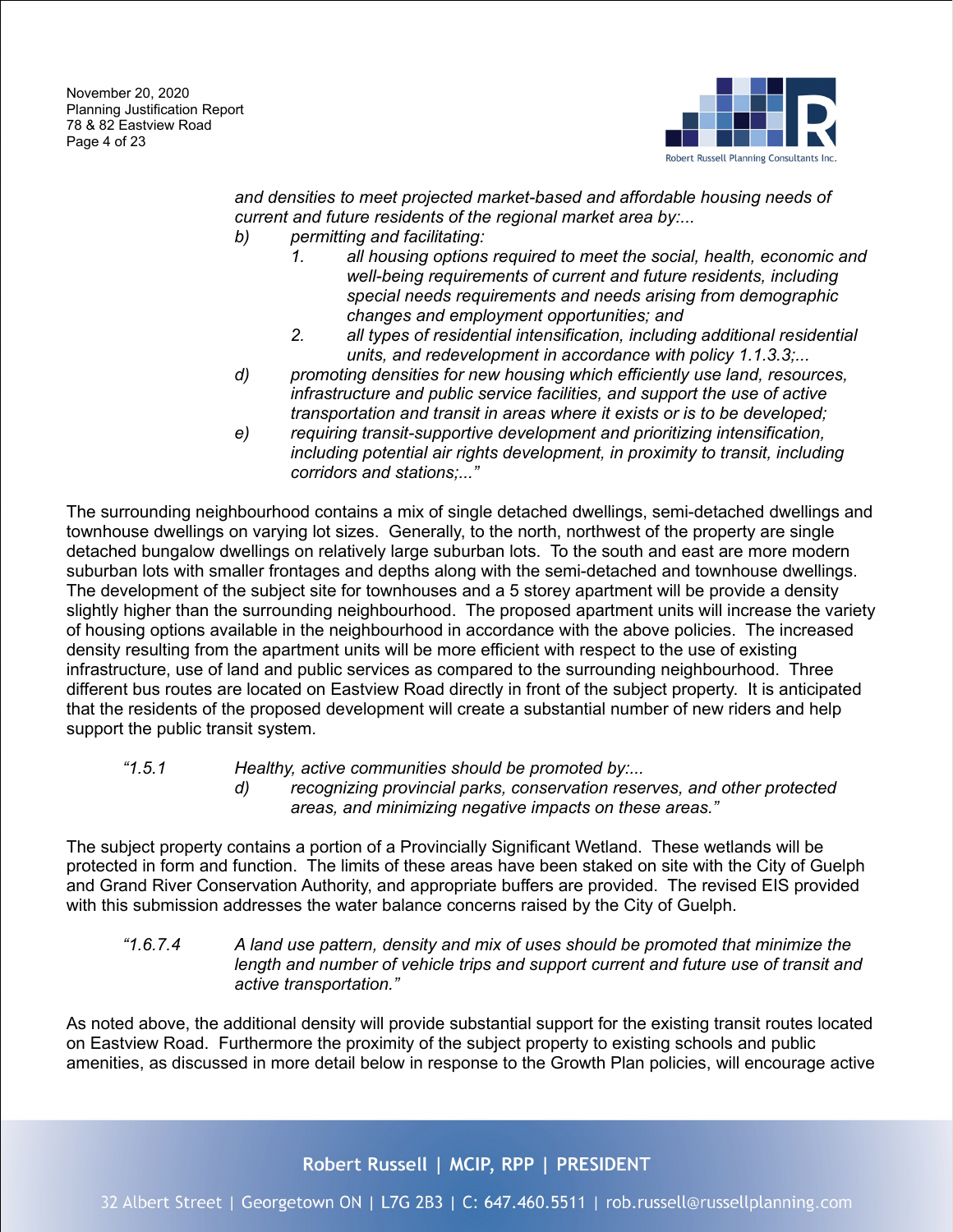November 20, 2020 Planning Justification Report 78 & 82 Eastview Road Page 5 of 23



modes of transportation.

#### *"1.8.1 Planning authorities shall support energy conservation and efficiency, improved air quality, reduced greenhouse gas emissions, and climate change adaptation through land use and development patterns which:*

- *a) promote compact form...*
- *g) maximize vegetation within settlement areas, where feasible."*

As stated above, the proposed development provides redevelopment and intensification on an underdeveloped site at a density that is relatively compact for the neighbourhood.

A significant area of the site, previously used as a manicured residential yard, that would otherwise be developable, is proposed to be re-naturalized and densely vegetated as one of the measures to address the City's water balance concerns. Combined with the existing vegetation within the woodlot, this represents a substantial amount of vegetation within the existing settlement area of the City of Guelph.

- *"2.1.1 Natural features and areas shall be protected for the long term."*
- *"2.1.2 The diversity and connectivity of natural features in an area, and the long-term ecological function and biodiversity of natural heritage systems, should be maintained, restored or, where possible, improved,..."*
- *"2.1.3 Natural heritage systems shall be identified in Ecoregions 6E & 7E1, recognizing that natural heritage systems will vary in size and form in settlement areas, rural areas, and prime agricultural areas."*
- *"2.1.8 Development and site alteration shall not be permitted on adjacent lands to the natural heritage features and areas identified in policies 2.1.4, 2.1.5, and 2.1.6 unless the ecological function of the adjacent lands has been evaluated and it has been demonstrated that there will be no negative impacts on the natural features or on their ecological functions."*

The Environmental Impact Study prepared by WSP and submitted in support of these applications has identified the presence of a PSW and Significant Woodland on and adjacent to the subject property. These features and their functions are being protected through the implementation of the recommendations in the EIS. As demonstrated through the EIS, there will be no negative impacts to these natural features.

- *"2.2.1 Planning authorities shall protect, improve or restore the quality and quantity of water by:...*
	- *f) implementing necessary restrictions on development and site alteration to:*
		- *1) protect all municipal drinking water supplies and designated vulnerable areas;..."*

As noted in the Hydrogeological Study prepared by WSP, the subject property is within Well Head Protection

Robert Russell | MCIP, RPP | PRESIDENT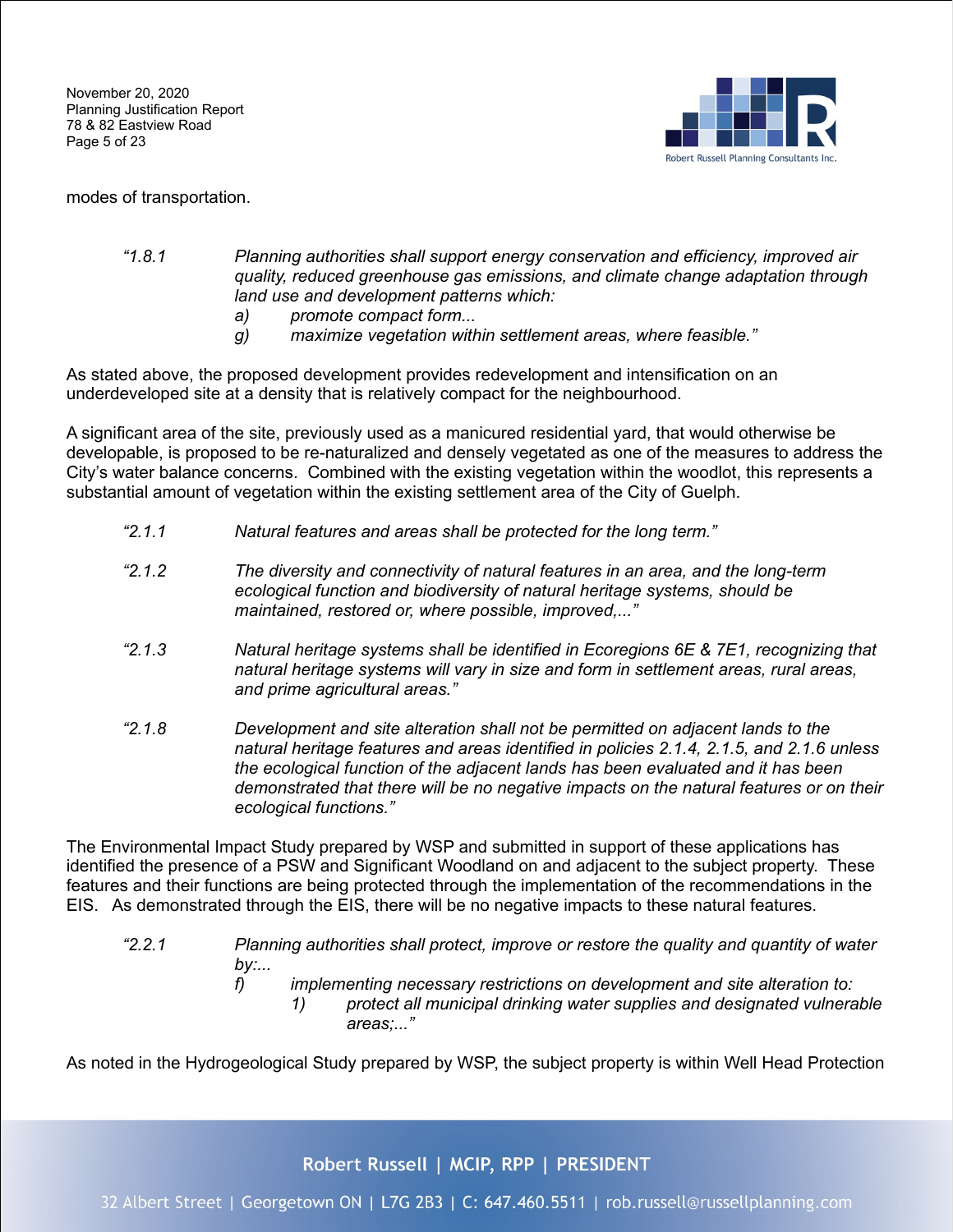November 20, 2020 Planning Justification Report 78 & 82 Eastview Road Page 6 of 23



Area B (WHPA-B) and Intake Protection Zone 3 (IPZ3). In accordance with the Source Water Protection Plan certain land uses and activities are restricted within these designations, however, the proposed residential development it permitted within these municipal drinking water protection areas.

Given the above examples, and a review of the remaining policies within Part V Sections 1, 2 and 3 of the PPS, we are of the opinion that the proposed development is consistent with the policies related to Building Strong Communities, Wise Use and Management of Resources and Protecting Public Health and Safety.

## <span id="page-6-0"></span>**3.2 GROWTH PLAN**

The Province of Ontario released the Growth Plan for the Greater Golden Horseshoe in 2006. The Growth Plan was recently amended in May of 2019 and all Planning Decisions after May 16, 2019 must conform to the policies in the new Growth Plan.

The subject site currently contains an existing residential structure on each parcel, as such, it forms part of the urban fabric of the City of Guelph. Additionally, the property is the Designated Greenfield Area as per Schedule 2 – Places to Grow Concept, of the Growth Plan for the Greater Golden Horseshoe.

The Growth Plan contains the following policies:

- *"2.2.1.2 Forecasted growth to the horizon of this Plan will be allocated based on the following: a) the vast majority of growth will be directed to settlement areas that:*
	- *i. have a delineated built boundary;*
	- *ii. have existing or planned municipal water and wastewater systems; and*
	- *iii. can support the achievement of complete communities;...*
	- *c) within settlement areas, growth will be focused in:*
		- *i. delineated built-up areas;*
		- *ii. strategic growth areas;*

*iii. locations with existing or planned transit, with a priority on higher order transit where it exists or is planned; and*

*iv. areas with existing or planned public service facilities;*

*d) development will be directed to settlement areas, except where the policies of this Plan permit otherwise;*

*e) development will be generally directed away from hazardous lands;..."*

The proposed development is not within the built up area of the City of Guelph as per the Schedules in the Growth Plan 2019, however, subsection (a) of this policy indicates that the settlement area must have a delineated built boundary, not that the proposed development parcel must be within it. The subject property has access to adjacent municipal services, and although it is not within a delineated built-up area as per subsection (c), it will complete the redevelopment and intensification of the surrounding neighbourhood. Eastview Road, where adjacent to the subject property, contains 3 Guelph Transit bus routes. The Victoria Road Recreation Centre is within a 10 minute walk (750 meters). There are hazard lands on the property, consisting of a portion of a wetland and woodland. These features have been surveyed and will be protected from development with appropriately sized buffers.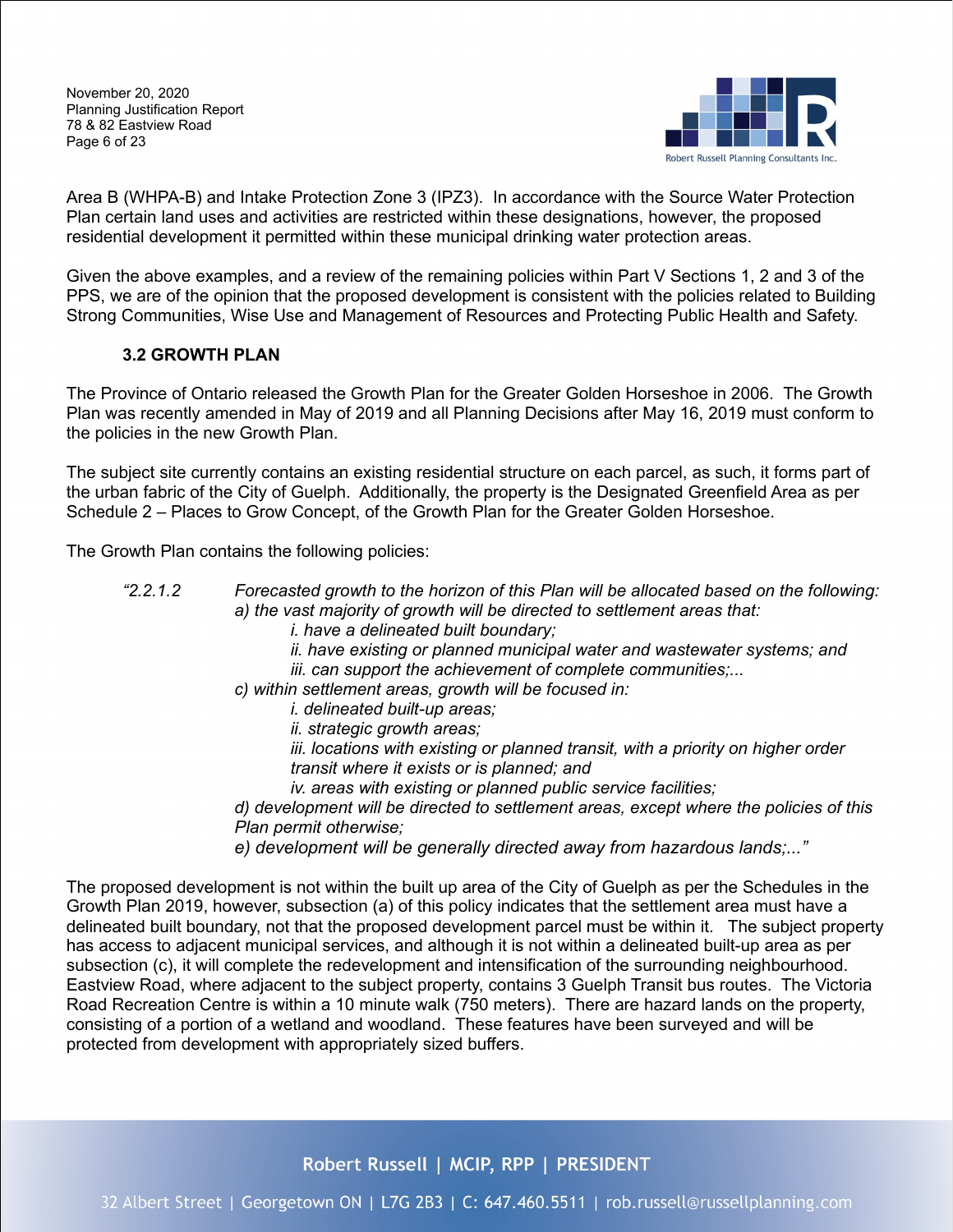November 20, 2020 Planning Justification Report 78 & 82 Eastview Road Page 7 of 23



## *"2.2.7.1 New development taking place in designated greenfield areas will be planned, designated, zoned and designed in a manner that:...*

- *b) supports active transportation; and*
- *c) encourages the integration and sustained viability of transit services."*

The proposed development, within the designated greenfield area provides a density of over 100 persons per hectare within close proximity to existing schools and community facilities. Resident's will be within a close walking or cycling distance of these facilities, and Eastview Road contains 3 transit routes.

*"2.2.7.2 The minimum density target applicable to the designated greenfield area of each upper- and single-tier municipality is as follows: a) The Cities of ... Guelph,... will plan to achieve within the horizon of this Plan a minimum density target that is not less than 50 residents and jobs combined per hectare;..."*

As calculated below through the review of the City of Guelph Official Plan, the density that will be achieved by this development is 100 persons per hectare. The Growth Plan states that the density target is an average for the entire Greenfield area of City of Guelph (policy 2.2.7.3), as such, the proposed development will assist the City in balancing out the existing lower density areas.

*"4.2.2.1 The Province will map a Natural Heritage System for the GGH to support a comprehensive, integrated, and long-term approach to planning for the protection of the region's natural heritage and biodiversity. The Natural Heritage System mapping will exclude lands within settlement area boundaries that were approved and in effect as of July 1, 2017."*

The subject property was within the City of Guelph settlement area on July 1, 2017, as such, the Provincial NHS mapping does not apply.

- *4.2.2.6 Beyond the Natural Heritage System for the Growth Plan, including within settlement areas, the municipality:*
	- *a) will continue to protect any other natural heritage features and areas in a manner that is consistent with the PPS; and*
	- *b) may continue to protect any other natural heritage system or identify new systems in a manner that is consistent with the PPS."*

The limits of the natural heritage features will be confirmed through the application review process. However, it is expected that the ultimate and approved limits of development will meet the City of Guelph Official Plan policies and the PPS regarding the protection of the adjacent natural heritage system in accordance with the EIS prepared by WSP and dated November 6, 2020 and submitted in support of the applications. The limits proposed in this application were established during a site visit with the City of Guelph and Grand River Conservation Authority on July 26, 2018.

Most of the remaining polices within the Growth Plan are intended to guide municipalities with planning for growth, infrastructure, and transportation and are not directly applicable to a small infill redevelopment site.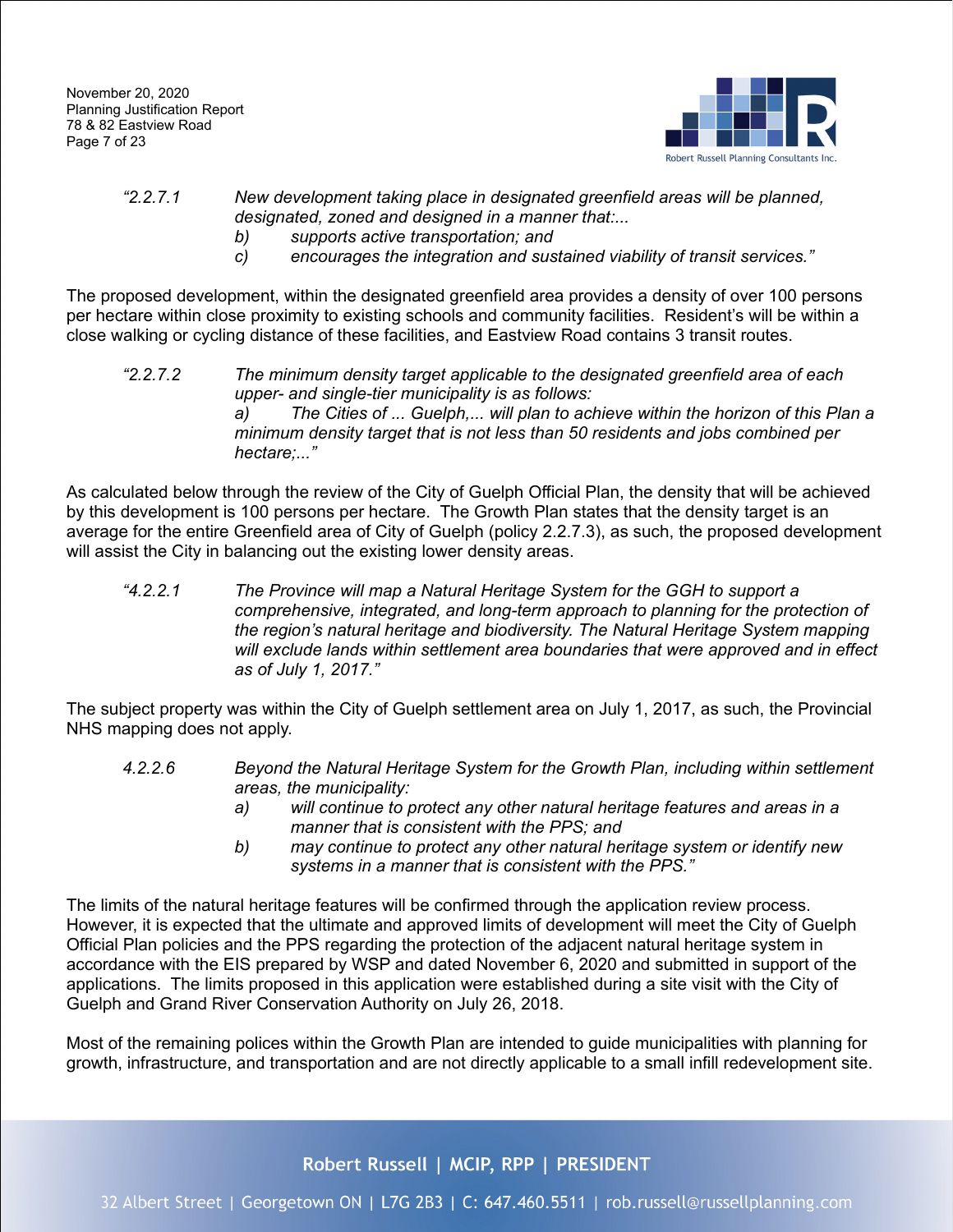November 20, 2020 Planning Justification Report 78 & 82 Eastview Road Page 8 of 23



However, in general, as the Growth Plan's focus is to increase density and use land more efficiently within the Greater Golden Horseshoe, the proposed development provides that additional density on an underdeveloped property and meets the general intent of the Growth Plan policies.

Given the above examples, and a review of the remaining policies within Sections 2, 3, 4, and 5 of the Growth Plan for the Greater Golden Horseshoe 2017, we are of the opinion that the proposed development is consistent with the policies related to growth, infrastructure and protection of natural systems.

# <span id="page-8-0"></span>**3.3 OFFICIAL PLAN OF THE CITY OF GUELPH**

The Official Plan of the City of Guelph was adopted by City Council November 1, 1994. Several amendments have been approved since that time. The March 2018 Consolidation was used in the following analysis.

Schedule 1: Growth Plan Elements of the Official Plan of the City of Guelph shows the subject site within the Greenfield Areas.

Schedule 2: Land Use Plan of the Official Plan of the City of Guelph designates the subject property as Low Density Greenfield Residential and Significant Natural Areas & Natural Areas.

Schedule 3: Development Constraints of the Official Plan of the City of Guelph shows the natural features on the subject property as forming part of the Natural Heritage System.

Schedule 4: Natural Heritage System of the Official Plan of the City of Guelph identifies the Natural Heritage System on the subject property as a Significant Natural Area, inclusive of buffers.

Schedule 4A: Natural Heritage System, ANSIs and Wetlands shows the extent of the Provincially Significant Wetland and Ontario Ministry of Natural Resources defined Wetland on the subject property.

Schedule 4C: Natural Heritage System, Significant Woodlands shows the extend of the Significant Woodland on the subject property along with the Minimum or Established Buffer.

Schedule 6: Open Space System: Trail Network shows a Proposed City Trail within the natural feature on the subject property.

Schedule 7: Wellhead Protection Areas, indicates that the subject property is within Wellhead Protection Area B.

The following objectives and policies in the City of Guelph Official Plan apply to the subject site:

- *"3(c) ...To plan the greenfield area to provide for a diverse mix of land uses at transit-supportive densities...."*
- *"3(l) ...To support transit, walking and cycling for everyday activities...."*

Robert Russell | MCIP, RPP | PRESIDENT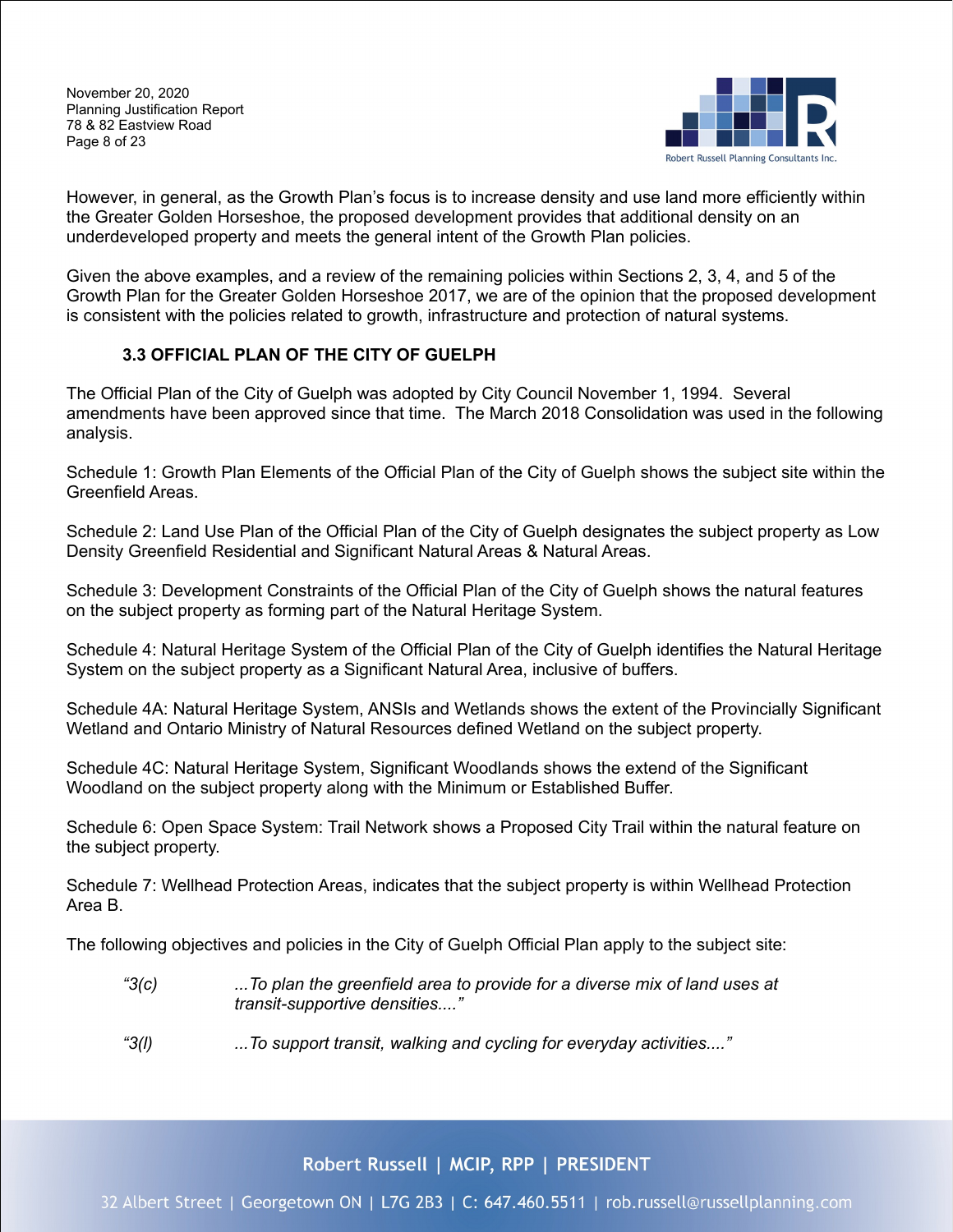November 20, 2020 Planning Justification Report 78 & 82 Eastview Road Page 9 of 23



The proposed development of 30 cluster townhouse units and 40 apartment units provides significantly more density than the current uses and is thus more transit supportive. Furthermore, the proposed mix of townhouses and apartments provides increased diversity of land uses.

*"3.12.1 ...Development within the greenfield area must be compact and occur at densities that support walkable communities, cycling and transit and promote live/work opportunities."*

The subject property is within the greenfield area, and provides an appropriate amount of density given its location in an established community.

- *"3.12.2 The greenfield area will be planned and designed to:*
	- *i) achieve an overall minimum density target that is not less than 50 residents and jobs combined per hectare in accordance with the Growth Plan policies...*
	- *iii) create street configurations, densities and an urban form that supports walking, cycling and the early integration and sustained viability of transit services;..."*

The Growth Plan definition of density excludes natural areas from the calculation. The conceptual site plan proposes 70 units with a developable area of 1.74 hectares. Proposed density is 40.23 units per net hectare. According to the 2016 Census, the average household size in Guelph was 2.5 persons. As such the proposed development would provide a density of 100.6 residents and jobs per hectare. Although the 2017 amendments to the Growth Plan have increased the density target, the transition policies state that the density target in established Official Plans in the outer ring will be in force until the next comprehensive review of the Official Plan. The density of the proposed development will support transit usage and the proposed pedestrian trails will provide additional opportunities for walking and cycling.

*"3.16.1 The City will define the Natural Heritage System to be maintained, restored and, where possible, improved and will recognize the linkages between natural heritage features and areas, surface water, and groundwater features. Development will be prohibited within defined features in accordance with the provisions of the Provincial Policy Statement and the Growth Plan."*

The subject property contains a portion of the defined Natural Heritage System. The EIS prepared by WSP and submitted in support of the proposed development provides recommendations for the protection and enhancement of these features. No development is proposed within the limits of the features.

*"4.1.1.6 Development and site alteration on adjacent lands, within the minimum or established buffers are subject to the applicable Significant Natural Areas (Section 4.1.3)..."*

The developable area of the subject property is considered to be adjacent lands, as such, Section 4.1.3 is discussed in detail below.

*"4.1.1.7 The final width of established buffers may be greater than the minimum buffers identified on Table 4.1 and shall be established through an EIS or EA,..."*

Robert Russell | MCIP, RPP | PRESIDENT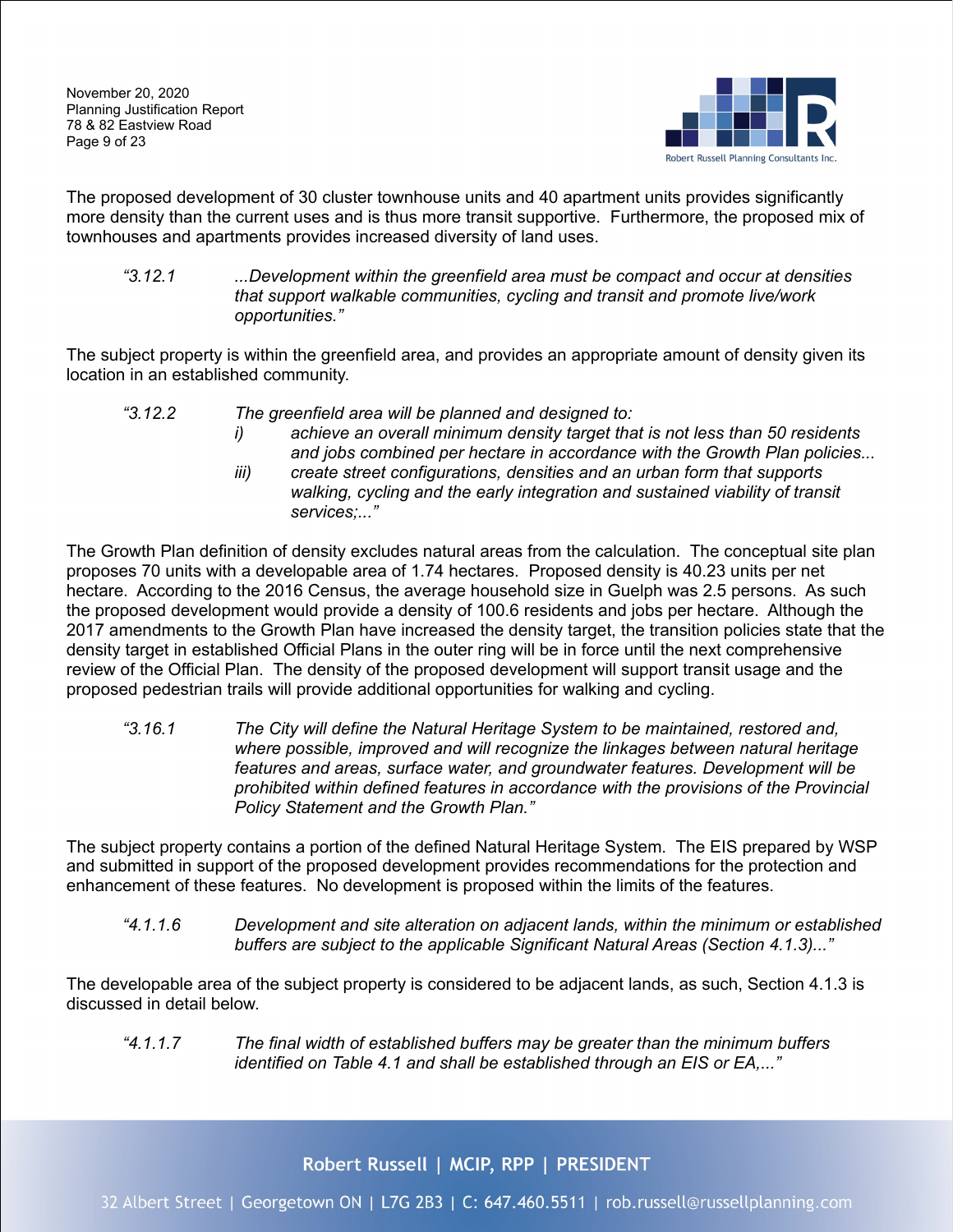

#### *"4.1.1.8 Adjacent lands and buffers, where applicable, shall be measured from the fieldverified edge of an identified natural heritage feature and area (e.g. drip line of a woodland, boundary of a wetland)...."*

Please refer to the EIS prepared by WSP dated November 6, 2020 and submitted in support of the proposed development, which identifies a 30 metre buffer to the staked limit of the wetland and 10 metre buffer to the staked limit of the woodland. Staking of these features occurred July 16, 2018 with the City of Guelph and Grand River Conservation Authority.

*"4.1.1.9 With the exception of the uses permitted by this Plan, established buffers shall be actively or passively restored to, or maintained in a natural state..."*

Please refer to the EIS prepared by WSP and submitted in support of the proposed development, which provides a planting plan for the buffers as part of Appendix J – Tree Management Plan. The planting plan has been designed to accommodate the pedestrian trail (required by the City of Guelph) and SWM facility.

Table 4.1 indicates that the minimum buffer for the Provincially Significant Wetland located on, and adjacent to, the subject property is 30 meters. Please refer to the maps and figures in the EIS prepared by WSP and submitted in support of the proposed development for a graphical representation of the buffer extents.

Table 4.1 indicates that the minimum buffer for the Significant Woodland located on, and adjacent to, the subject property is 10 meters. Please refer to the maps and figures in the EIS prepared by WSP and submitted in support of the proposed development for a graphical representation of the buffer extents.

- *"4.1.1.17 Boundaries of natural heritage features and areas that make up the Natural Heritage System shown on Schedules 2, 3, 4, and 4AE and shall be delineated using the criteria for designation and the most current information, and are required to be field verified and staked as part of an EIS or EA, to the satisfaction of the City, in consultation with the Ontario Ministry of Natural Resources (MNR) and/or the Grand River Conservation Authority (GRCA), as applicable. Once confirmed in the field, and approved by the City, boundaries of natural heritage features and areas and established buffers shall be required to be accurately surveyed and illustrated on all plans submitted in support of development and site alteration applications. Such boundary interpretations will not require an amendment to this Plan. Minor refinements to the boundaries may be made on the basis of the criteria for designation, without an amendment to this Plan."*
- *"4.1.2.1 Development and site alteration shall not be permitted within the Natural Heritage System, including minimum or established buffers, except for the following uses:... ii) passive recreational activities..."*

The proposed walking trail, located within the wetland and woodland buffers on the subject property, is permitted in accordance with this policy.

Robert Russell | MCIP, RPP | PRESIDENT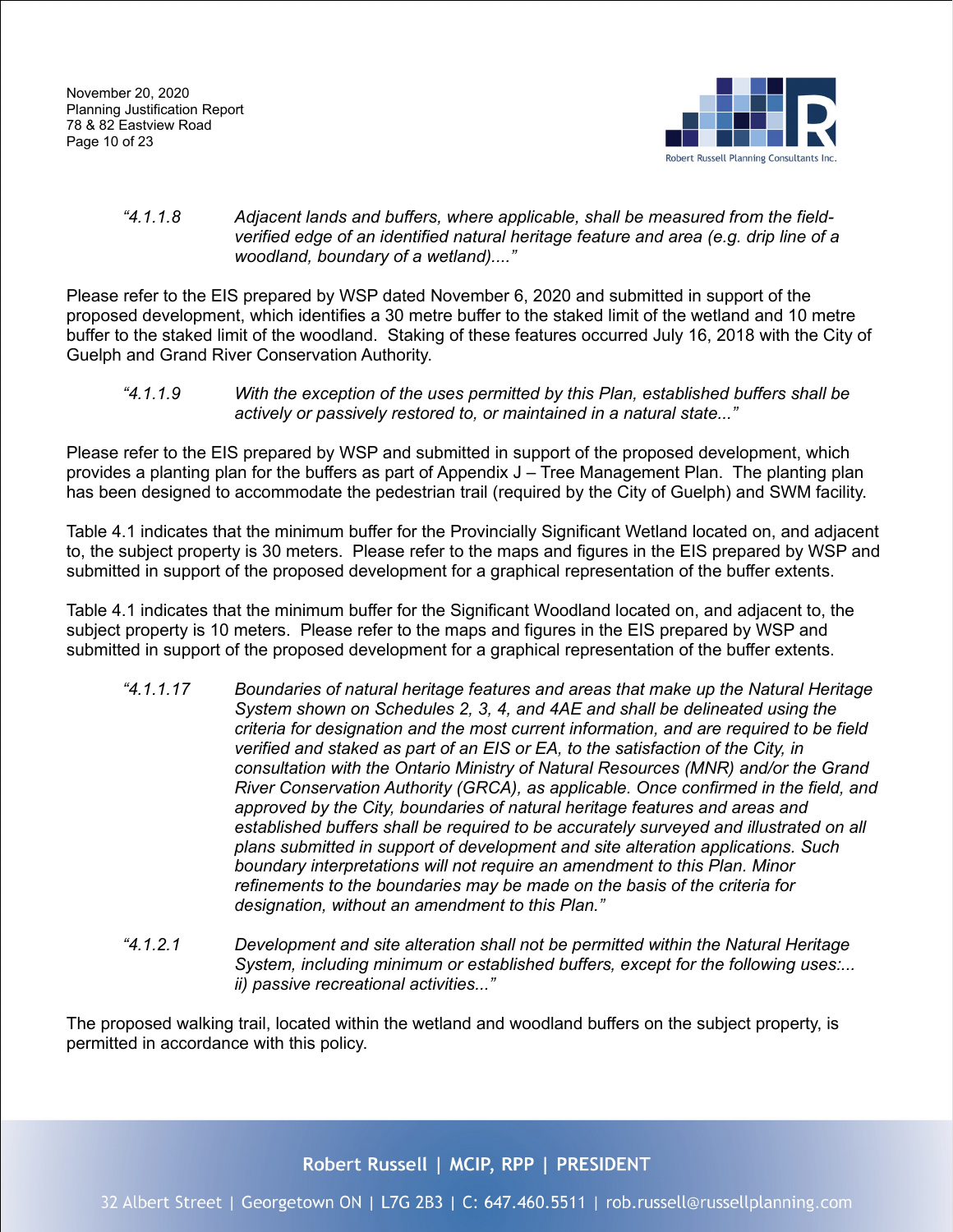

#### *"4.1.2.2 Notwithstanding the provisions of Section 4.1.2, an EIS may be required for the construction of trails and walkways, fish and wildlife management, and habitat conservation, where the proposed work has the potential to result in negative impacts to the Natural Heritage System."*

Please refer to the EIS prepared by WSP and submitted in support of the proposed development for a review of the proposed walkway location. The proposed walkway location may require some minor field adjustments as per discussion in the EIS.

*"4.1.2.5 Where two or more components of the Natural Heritage System overlap, the policies that provide the most protection to the natural heritage feature or area shall apply."*

The Provincially Significant Wetland and the Significant Woodland partially overlap on the subject property, and in most locations, the 30 metre buffer/setback to the PSW extends beyond the 10 metre buffer to the dripline of the Woodland. As such, the policies relevant to the PSW will generally be most applicable, with the exception of the southern extension of the Woodland and 10 m buffer which extends beyond the PSW buffer/setback.

*"4.1.2.6 Permitted development and site alteration within and/or adjacent to natural heritage features and areas (as outlined in Sections 4.1.3 and 4.1.4) shall be required to demonstrate, through an EIS or EA to the satisfaction of the City, in consultation with the GRCA, the Province and Federal government, as applicable, that there will be no negative impacts on the natural heritage features and areas to be protected, or their ecological and hydrologic functions."*

Please refer to the EIS prepared by WSP and submitted in accordance with this policy which has provided the following recommendations and will ensure that the natural heritage features and their functions are protected:

- Buffer management requirements
- Buffer enhancement areas and compensation plantings<br>• Erosion and sediment control measures
- Erosion and sediment control measures
- Confirmation that the SWM strategy proposed by MTE will mitigate impacts to the wetland, vegetation and wildlife habitats
- Maintain existing hydrologic regime, including LID measures (infiltration galleries)
- Fencing of natural areas during construction and permanently post construction
- Recommended tree preservation, tree removal and pruning practices
	- *"4.1.2.7 Where essential transportation infrastructure, essential linear infrastructure, stormwater management facilities and structures, and/or trails are permitted within minimum or established buffers under policies 4.1.3 and 4.1.4, the following shall apply:*
		- *i) works are to be located as far away from the feature boundary within the minimum or established buffer as possible;*
		- *ii) the area of construction disturbance shall be kept to a minimum; and*
		- *iii) disturbed areas of the minimum or established buffers shall be re-vegetated or*

# Robert Russell | MCIP, RPP | PRESIDENT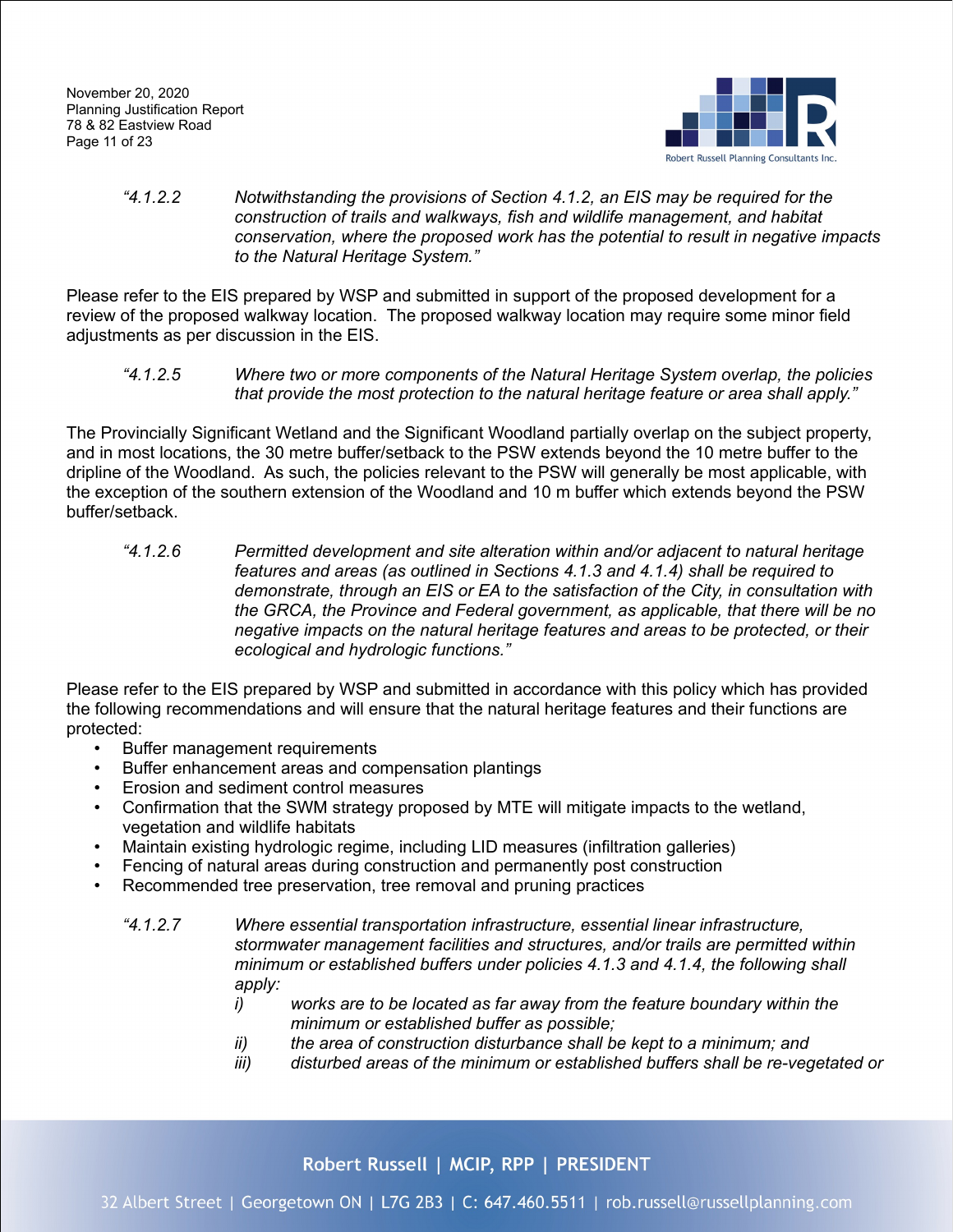

*restored with site-appropriate indigenous plants wherever opportunities exist."*

The conceptual site plan submitted in support of the Zoning By-law Amendment application proposes to locate a SWM facility within the 30 metre buffer to the PSW. The SWM facility will be a minimum of 15 meters from the staked limits of the PSW. The EIS prepared by WSP and submitted in support of the proposed development has confirmed that the SWM facility design is adequate to protect the Natural Heritage System.

*"4.1.3.1.1 Development or site alteration shall not be permitted within Significant Natural Areas including their established or minimum buffers as designated on Schedule 1, except in accordance with the general policies in 4.1.2 and the Significant Natural Areas policies in 4.1.3."*

The immediately preceding discussion of policies in Section 4.1.2 and the discussion below of policies in Section 4.1.3 is provided in accordance with this policy and is intended to support the proposed pedestrian trail and SWM facility within the buffers.

*"4.1.3.1.2 In accordance with the applicable policies in 4.1.2 and 4.1.3, development or site alteration may be permitted within the adjacent lands to Significant Natural Areas provided that it has been demonstrated through an EIS or EA that there will be no negative impacts to the protected natural heritage features and areas or their associated ecological functions."*

The immediately preceding discussion of policies in 4.1.2 and the discussion below of policies 4.1.3 is provided, along with the EIS prepared by WSP, in accordance with this policy and is intended to support the proposed proposed development of 57 condominium townhouse units on lands adjacent to Significant Natural Areas.

*"4.1.3.4.3 Development and site alteration shall not be permitted within Significant Wetlands, or established buffers except for uses permitted by the General Permitted Uses of Section 4.1.2."*

Please refer to the analysis of Section 4.1.2 above which has determined that the proposed pedestrian trail and proposed SWM facility should be permitted uses within the buffer to the Significant Wetland (PSW).

*"4.1.3.4.4 The established buffer will be determined through an EIS, and may be greater than the minimums identified on Table 4.1."*

Buffers sizes have been determined in the EIS prepared by WSP and submitted in support of the proposed development. The EIS has determined that a 30 metre buffer is required to the staked limit of the wetland, and a 10 meter buffer to the staked limit of the dripline of the woodland.

*"4.1.3.4.6 In addition to the General Permitted Uses of Section 4.1.2, the following additional uses may be permitted within the established buffers to Significant Wetlands, subject to the requirements of 4.1.2.7, where it has been demonstrated through an EIS or EA,*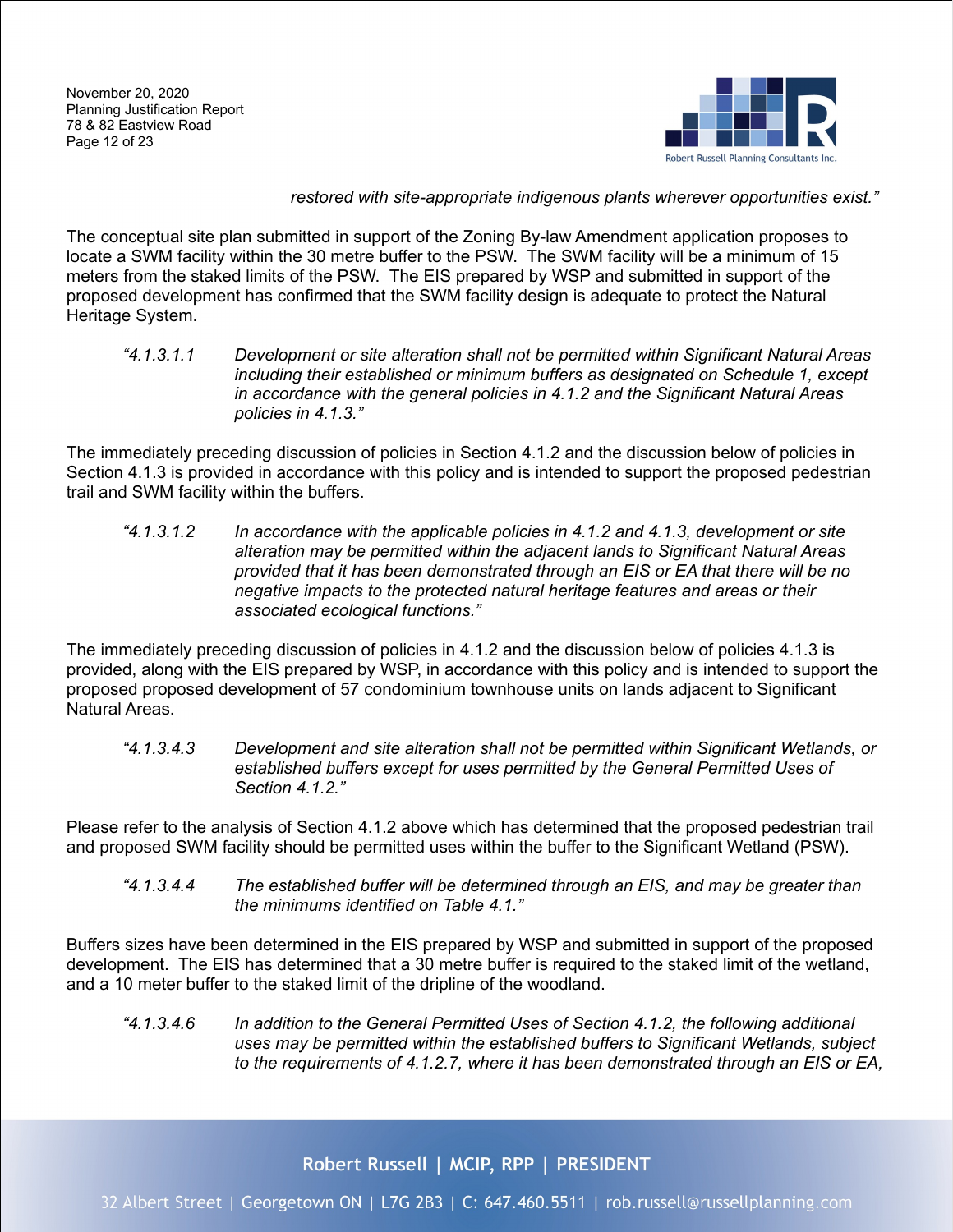

to the satisfaction of the City, in consultation with the GRCA and/or the MNR, that *there will be no negative impacts on the Significant Wetland or its ecological and hydrologic functions:....*

*ii) stormwater management facilities and structures and their normal maintenance, where low impact development measures have been implemented to the extent possible outside the buffer and provided they are located a minimum distance of 15 meters from a PSW and 7.5 metres from a LSW."*

The Functional Servicing and Stormwater Management Report prepared by MTE has proposed that a dry SWM pond be located within the 30 metre buffer to the PSW, but outside of the 15 metre buffer as per the allowance in this policy. LID measures are proposed throughout the site where feasible, the principle measure being infiltration galleries designed to accept roof drainage. Due to the Source Water Protection policies, road drainage cannot be infiltrated and must be treated with an oil grit separator and SWM pond.

- *"4.1.3.4.7 Notwithstanding the General Permitted Uses of Section 4.1.2, trails within Significant Wetlands are subject to the following additional limitations and the requirements of 4.1.2.7 and 4.1.2.8. The formalization of existing ad hoc trails through formal trails and walkways may be permitted within Significant Wetlands and their established buffers where:*
	- *i) they are considered essential to the City's trail system or integral to the scientific, educational or passive recreational use of the property;*
	- *ii) the environmental impacts of the proposed trails have been assessed and mitigated through design that minimize impacts to the natural heritage features and areas, and ecological functions; and*
	- *iii) where appropriate, they consist primarily of boardwalks and viewing platforms and are accompanied with educational signs."*

The City of Guelph is aware of a number of existing trails within the wetland both on the property and external to the subject property. The City has requested that a walking trail be established on the subject property in an attempt to formalize the existing network of ad hoc trails. As such, it is assumed that the City considers these trails to be essential as required by the above policy. As per the recommendations in the EIS prepared by WSP in support of the proposed development, trail construction details will be determined through the Environmental Impact Report. It is anticipated that the trail construction will minimize the impact to the wetland.

Section 4.1.3.6.1 of the Official Plan indicates that Woodlands 1 hectare or larger, along with their 10 metre minimum buffer should be designated as Significant Woodlands, provided they are not identified as cultural woodlands. A determination was made by the City of Guelph that all of the woodland on the subject property, with the exception of a small area at the south end that was substantially impacted by human activities, should be considered Significant in accordance with this policy. The extent of the Significant Woodland was staked on site July 16, 2018.

#### *"4.1.3.6.4 Development and site alteration shall not be permitted within Significant Woodlands and established buffers except for uses permitted by the General Permitted Uses of*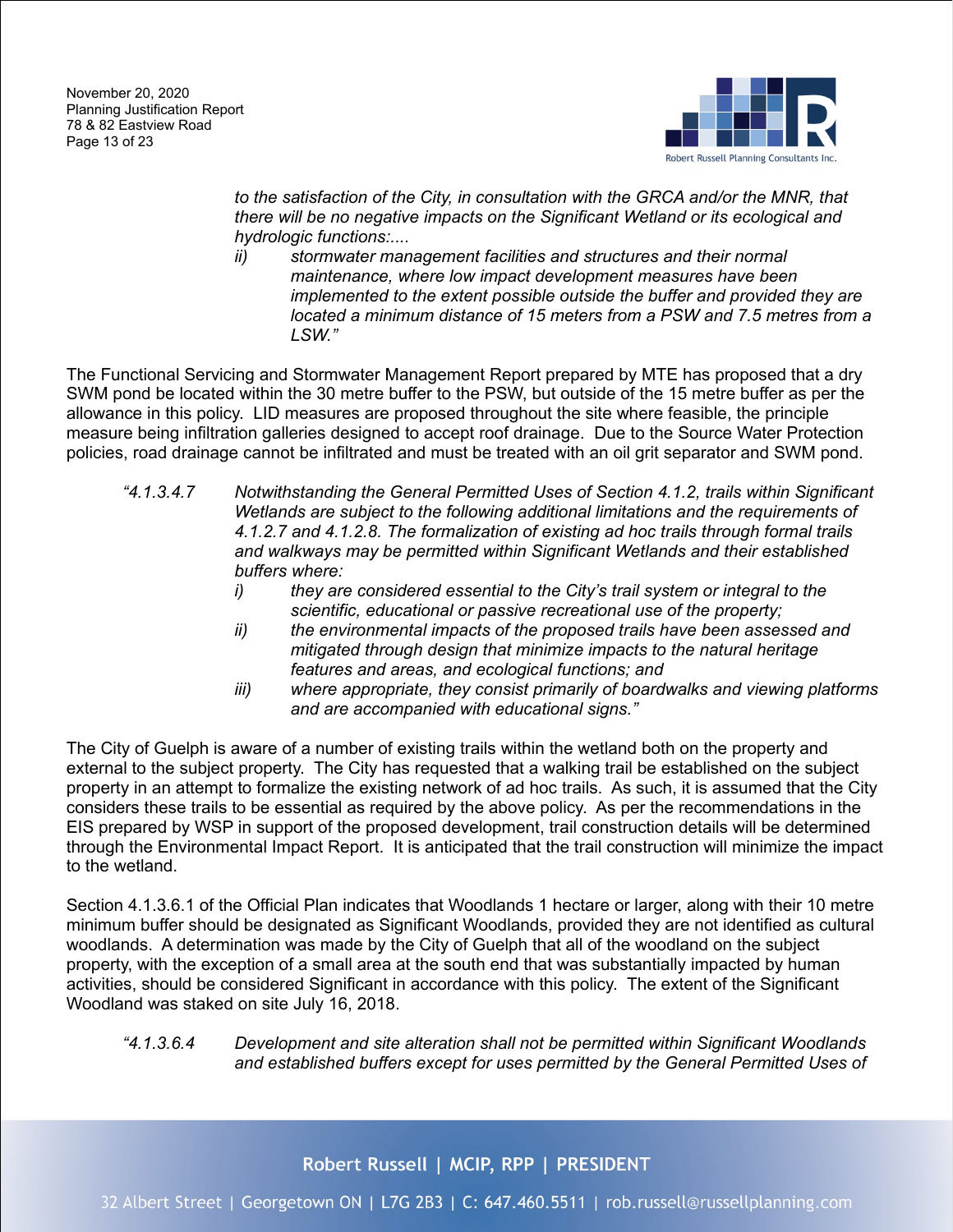

*Section 4.1.2."*

The proposed pedestrian trail discussed above will be located within the 10 metre buffer to the Significant Woodland in accordance with Policy 4.1.2.1 as discussed above. All site grading related to the proposed development, including the SWM facility, is outside of the 10 metre buffer.

*"4.1.3.6.5 All Significant Woodlands require a minimum buffer of 10 metres from the drip line of the trees at the woodland edge, except where existing development precludes it. The established buffer is to be determined through an EIS, and may be greater than the 10 metre minimum buffer."*

A 10 metre buffer from the drip line has been provided in accordance with the recommendations of the EIS prepared by WSP and submitted in support of the proposed development.

*"4.1.3.6.6 In addition to the General Permitted Uses of Section 4.1.2, essential linear infrastructure and, stormwater management facilities and structures, and their normal maintenance, may be permitted in the established buffers to Significant Woodlands..."*

The Stormwater Management design for the proposed development, as prepared by MTE and submitted with this Zoning By-law, do not currently contemplate extending any of the SWM facilities into the 10 metre Significant Woodland buffer. However, if this should change, the EIS will be amended to assess the potential impact of such an encroachment, in accordance with this policy.

Policy 4.1.3.6.7 is similar to previously discussed policy 4.1.3.4.7 in that the proposed trail within the buffer to the Significant Woodland is only permitted under specific circumstances. The criteria applicable to this development are the same for both of these policies, and as such, please refer to the discussion of policy 4.1.3.4.7 for the analysis.

- *"4.1.3.9.3 Development and site alteration shall not be permitted within Significant Wildlife Habitat (including Ecological Linkages) or the established buffers, where applicable, except for uses permitted by the General Permitted Uses of Section 4.1.2.*
- *4.1.3.9.4 Development and site alteration may be permitted on adjacent lands to Significant Wildlife Habitat (including Ecological Linkages) where it has been demonstrated through an EIS or EA to the satisfaction of the City, and GRCA where applicable, that there will be no negative impacts to Significant Wildlife Habitat or its ecological functions."*

The EIS prepared by WSP and dated November 6, 2020 has determined that there is significant wildlife habitat (SWH) located on the subject property. The SWH includes bat maternity colonies, reptile hibernaculum, and terrestrial crayfish. These species are present in the natural areas and the SWH will be protected through the preservation of those natural areas and the buffers that are proposed on the development concept. Monarch butterflies were recorded within the meadow portion of the subject property, however, the vegetation assessed on site was not suitable to support Monarch breeding, and as such removal of the meadow and construction of the proposed townhouses will not have an impact on this

Robert Russell | MCIP, RPP | PRESIDENT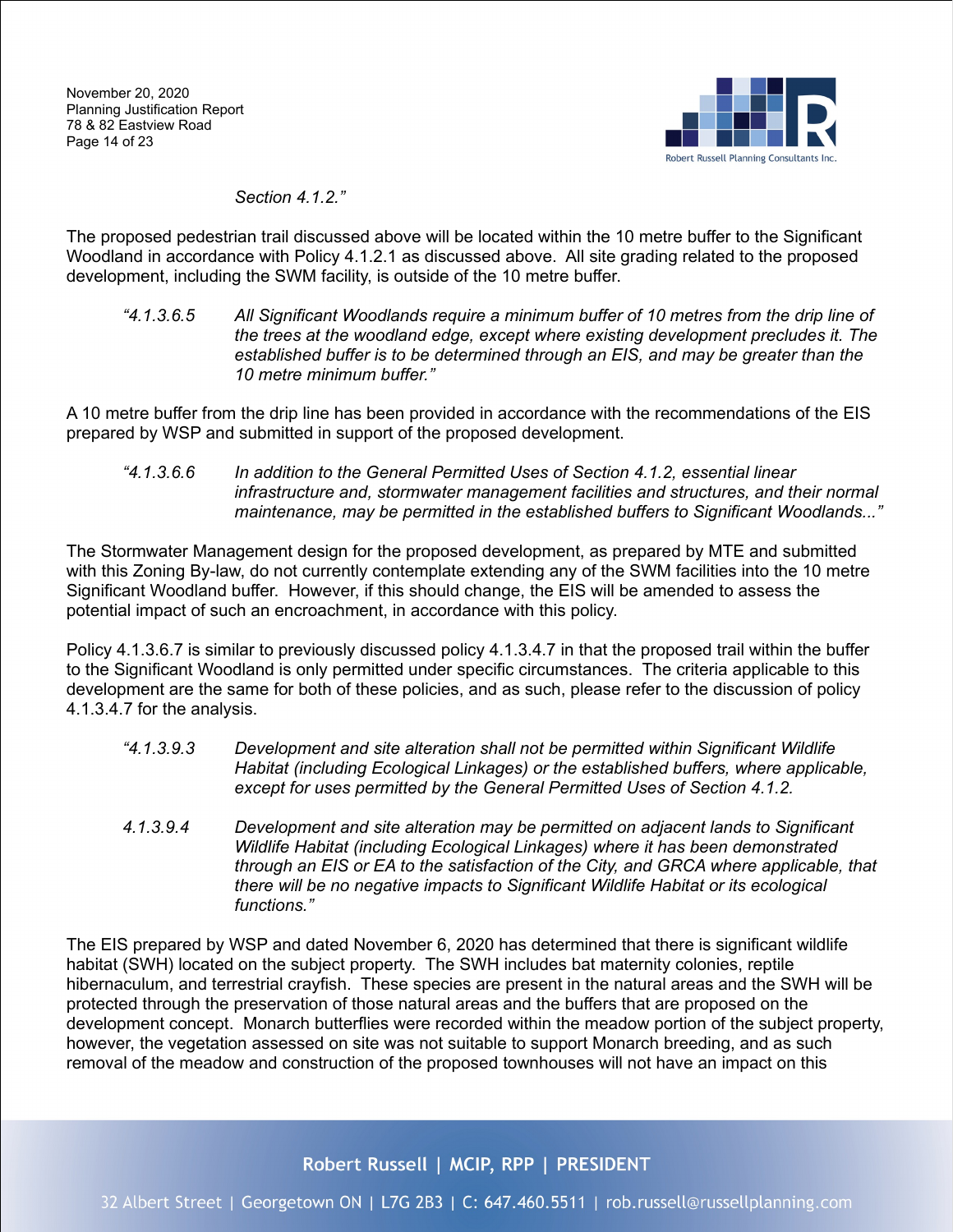November 20, 2020 Planning Justification Report 78 & 82 Eastview Road Page 15 of 23



species.

- *"4.1.3.9.5 In addition to the General Permitted Uses of Section 4.1.2, the following additional uses may be permitted within Significant Wildlife Habitat (including Ecological Linkages) and its established buffers,...*
	- *ii) flood and erosion control facilities and their normal maintenance;..."*

The development concept proposes to locate a dry SWM pond within the buffer to the PSW. The EIS has determined that this will not have an impact on the SWH that has been identified on site.

*"4.1.3.9.8 Ecological Linkages may incorporate lands that do not otherwise meet the criteria for protection in accordance with Significant Natural Areas or Natural Areas policies."*

The EIS prepared by WSP and dated November 6, 2020 has determined that there are no linkages present on the subject property.

*"4.1.3.10.9 New Restoration Areas may be added without an amendment to this Plan where new stormwater management facilities are approved in accordance with the provisions of this Plan and are located adjacent to the Natural Heritage System."*

In accordance with this policy the proposed SWM facility may be considered to be a Restoration Area. A planting plan is provided in Appendix J to the EIS that includes restoration plantings.

*"4.1.4.1.1 Development or site alteration shall not be permitted within unmapped Natural Areas or Natural Areas included in the overlay designation shown on Schedules 2 and 4 until an EIS or EA that determines which Natural Heritage System policies, if any, apply and is approved as part of a complete development application to the satisfaction of the City."*

During the site meeting and staking exercise on July 16, 2018 it was determined that the extreme southern lobe of the woodland on the subject property did not to meet the criteria to be designated as a Significant Woodland, and the limits of the Significant Woodland were staked accordingly. This area of woodland was heavily impacted by anthropogenic disturbance, has frequent gaps in the canopy and is predominantly comprised of invasive species. The canopy and sub-canopy also contain many Ash trees which are expected to eventually succumb to the Emerald Ash Borer which already present elsewhere on site. The EIS prepared by WSP and dated November 6, 2020 provides additional detail on this Ecological Land Classification (ELC) Unit (Unit 6 of CUW1).

Section 4.1.4.4 provides objectives and policies for the protection of habitat for significant species that may extend beyond the limits of the protected natural area. The EIS prepared by WSP and dated November 6, 2020 has determined that the habitat for any significant species on the subject property is fully contained within the protected natural areas.

#### *"4.1.6.1 Policies*

*Plantations and hedgerows will be required to be identified through an Ecological* 

Robert Russell | MCIP, RPP | PRESIDENT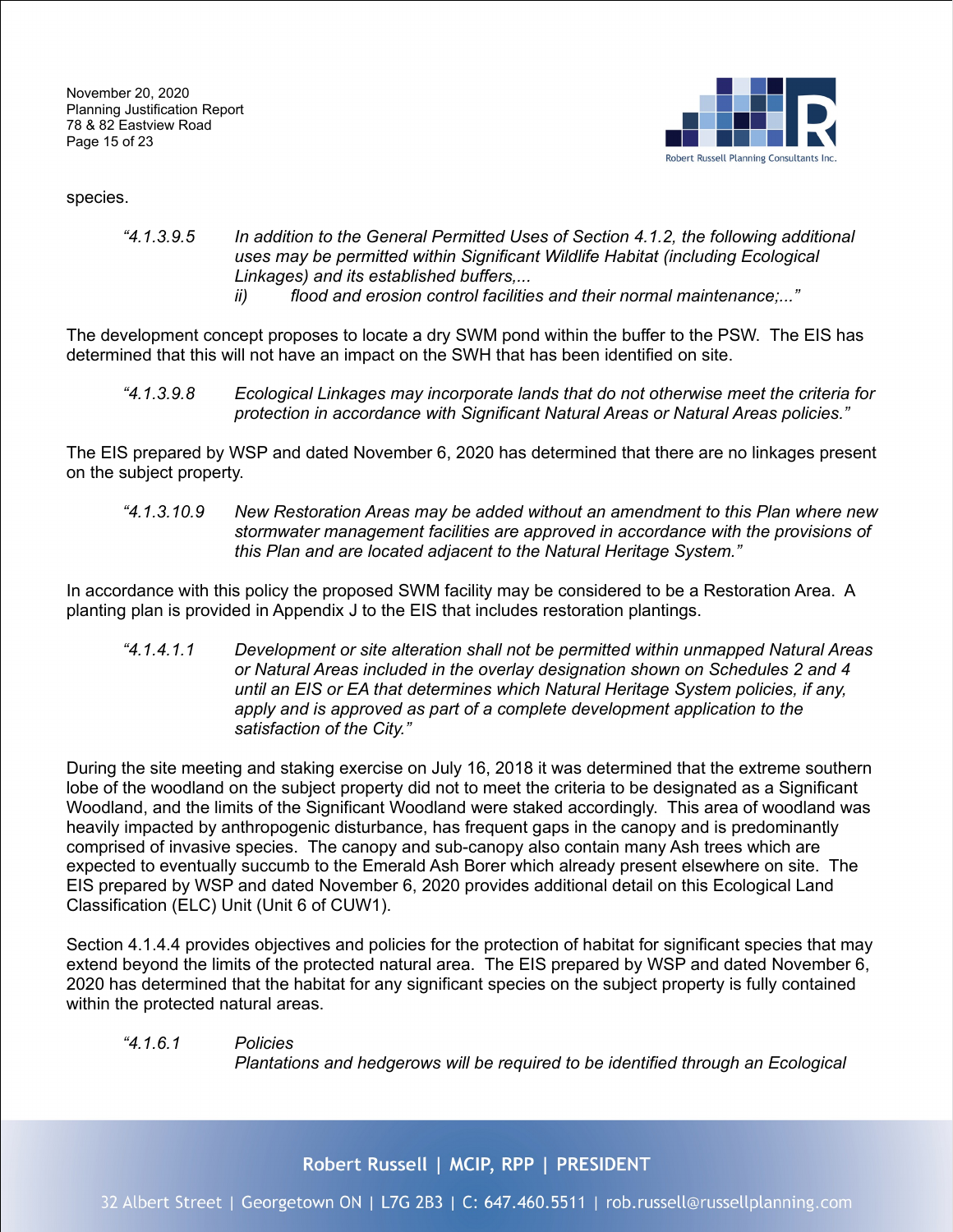November 20, 2020 Planning Justification Report 78 & 82 Eastview Road Page 16 of 23



- *Land Classification (ELC) in conjunction with proposed development applications. 1. Healthy non-invasive trees within the urban forest shall be encouraged to be retained and integrated into proposed development. Where these trees cannot be retained, they will be subject to the Vegetation Compensation Plan addressed in Policy 4.1.6.4."*
- *"4.1.6.3.1 Development and site alteration may be permitted to impact hedgerows and individual trees provided it has been demonstrated, to the satisfaction of the City, that the hedgerows and trees cannot be protected or integrated into the urban landscape."*

The EIS prepared by WSP and dated November 6, 2020 has identified that the east boundary of 82 Eastview Road contains a hedgerow. This hedgerow is composed of invasive species and dead and dying Ash trees and does not contain any trees worthy of preservation. Should any compensation planting be required, there is ample opportunity within the natural area buffers to accommodate any such plantings. The Vegetation Compensation Plan will be prepared as part of the Environmental Implementation Report.

- *"4.2.1 Where development or site alteration, is proposed within or adjacent to natural heritage features and areas, surface water features and groundwater features or may negatively impact their related ecological or hydrologic functions, the proponent shall prepare an EIS in accordance with the provisions of this plan."*
- *"4.2.1.3 The scope of an EIS must be determined in consultation with the City, the GRCA and applicable provincial ministry, where one or more of the potentially impacted features or functions fall under their jurisdiction."*

An EIS has been prepared by WSP and submitted in accordance with this policy. The terms of reference were circulated to GRCA and the City of Guelph for approval prior to commencing the EIS.

*"4.2.1.5 Consultation with the GRCA is required where any GRCA regulated lands or wetlands may be impacted by proposed development or site alteration."*

GRCA was consulted to determine the scope of the EIS. GRCA was also present July 16, 2018 during the site visit to stake the limit of the PSW.

*"4.2.1.6 The City shall not permit development or site alteration within the Natural Heritage System or on adjacent lands to natural heritage features and areas, until the required EIS and Environmental Implementation Report (EIR) has been reviewed and approved by the City, in consultation with the Environmental Advisory Committee, and where applicable the GRCA and a provincial ministry or agency."*

An EIS has been prepared by WSP and submitted in support of the proposed development. This EIS will be reviewed by the City, EAC and GRCA prior to development.

*"4.2.1.9 An EIS and EIR shall be carried out by professional(s) qualified in the field of environmental and hydrological sciences and shall be acceptable to the City, in* 

Robert Russell | MCIP, RPP | PRESIDENT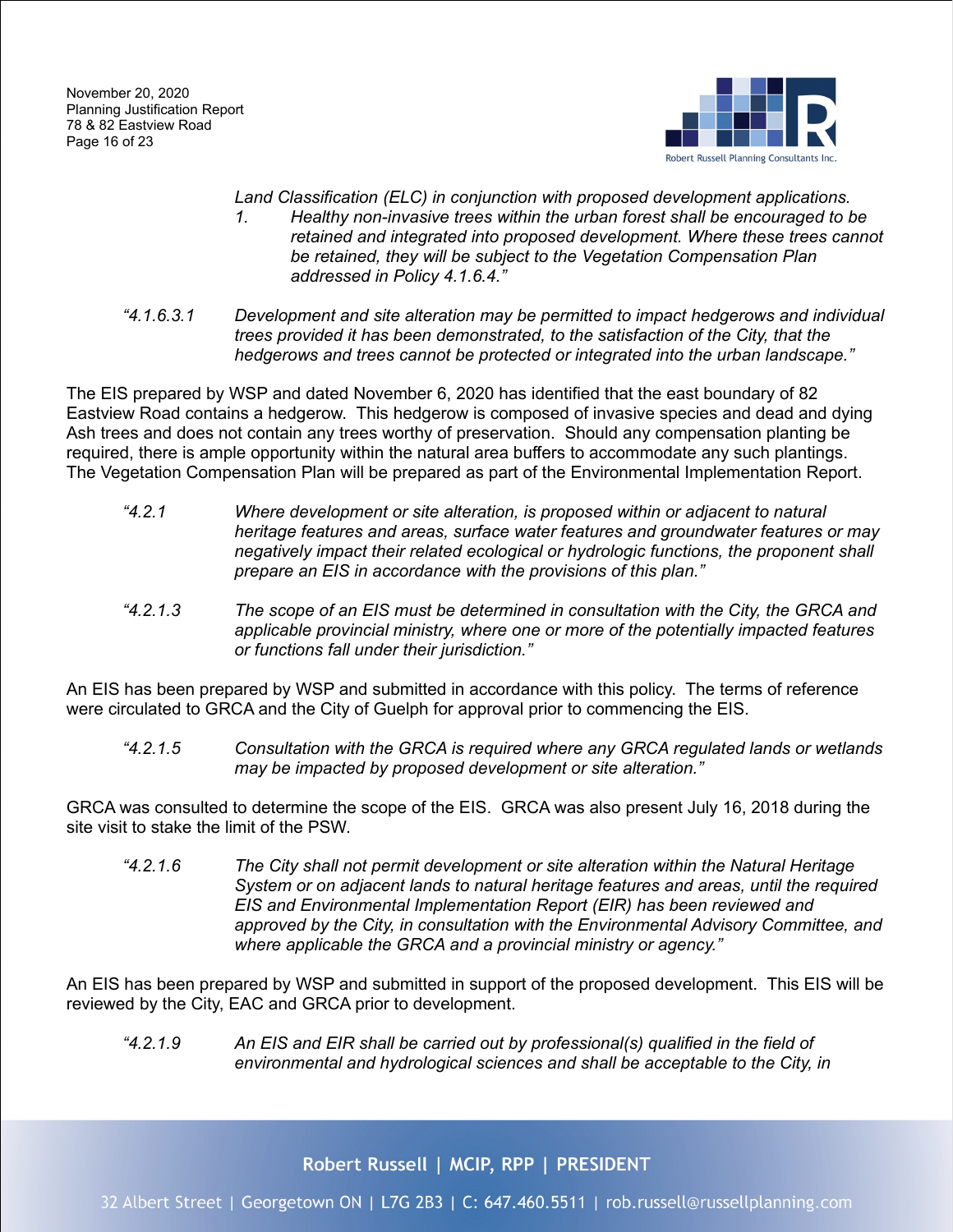

*consultation with the City's Environmental Advisory Committee, the GRCA and provincial ministry or agency, as applicable."*

The EIS dated November 6, 2020 was prepared by Rebecca Hay, Steven Leslie, Leanne Wallis, and Chris Lorenz, who are qualified professionals at WSP. Through the review of this development application the City, EAC and GRCA will determine if it is acceptable.

*"4.2.1.10 Prior to commencement of the study, terms of reference, acceptable to the City, shall be prepared in consultation with the Environmental Advisory Committee, GRCA, and provincial ministry or agency, as applicable."*

As noted above, the terms of reference were prepared with input from the City, EAC and GRCA, and subsequently approved by them.

- *"5.4.7 In new developments, including employment areas and where public transit service is intended, sidewalks shall be provided on both sides of all streets wherever feasible with the exception of the following situations:...*
	- *iv) adjacent to the Natural Heritage System where a trail with a high level of service may be provided instead of a sidewalk."*

The private driveway proposed for this development is intended to provide access to all condominium units. There is a section of this driveway that does not contain sidewalks, however, the pedestrian trail in the Natural Heritage System is located adjacent to the private rear yard amenity space of the units that front onto this section of private road. The trail will provide the same functionality that the sidewalk would have provided, and access the same units.

*"5.6.3 Generally, private roads shall be discouraged. Where permitted they shall generally be designed to be publicly accessible."*

A public right of way cannot feasibly be provided for the subject property and still achieve the densities that are appropriate for the property and are encouraged by the Growth Plan and PPS. Furthermore, as only one access to Eastview Road will be permitted by the City of Guelph a scenario with a public right of way would result in a long road with no exit. The private condominium roads will be accessible to the general public to access the dwellings in this proposed development.

Table 5.1 indicates that Eastview Road is planned for a 30 metre right of way. The Eastview Road ROW adjacent to the subject property is already 30 meters and no additional widenings should be required.

*"7.3.1.1 The City will continue to pursue the development of a Trail Network as set out in Schedule 6 and in accordance with the Guelph Trail Master Plan."*

The proposed trail on the subject property conforms with the conceptual alignment identified on Schedule 6.

*"7.3.1.3 Under most circumstances, trail development should be restricted to public lands; private lands will not be considered until a mutually agreeable arrangement between* 

# Robert Russell | MCIP, RPP | PRESIDENT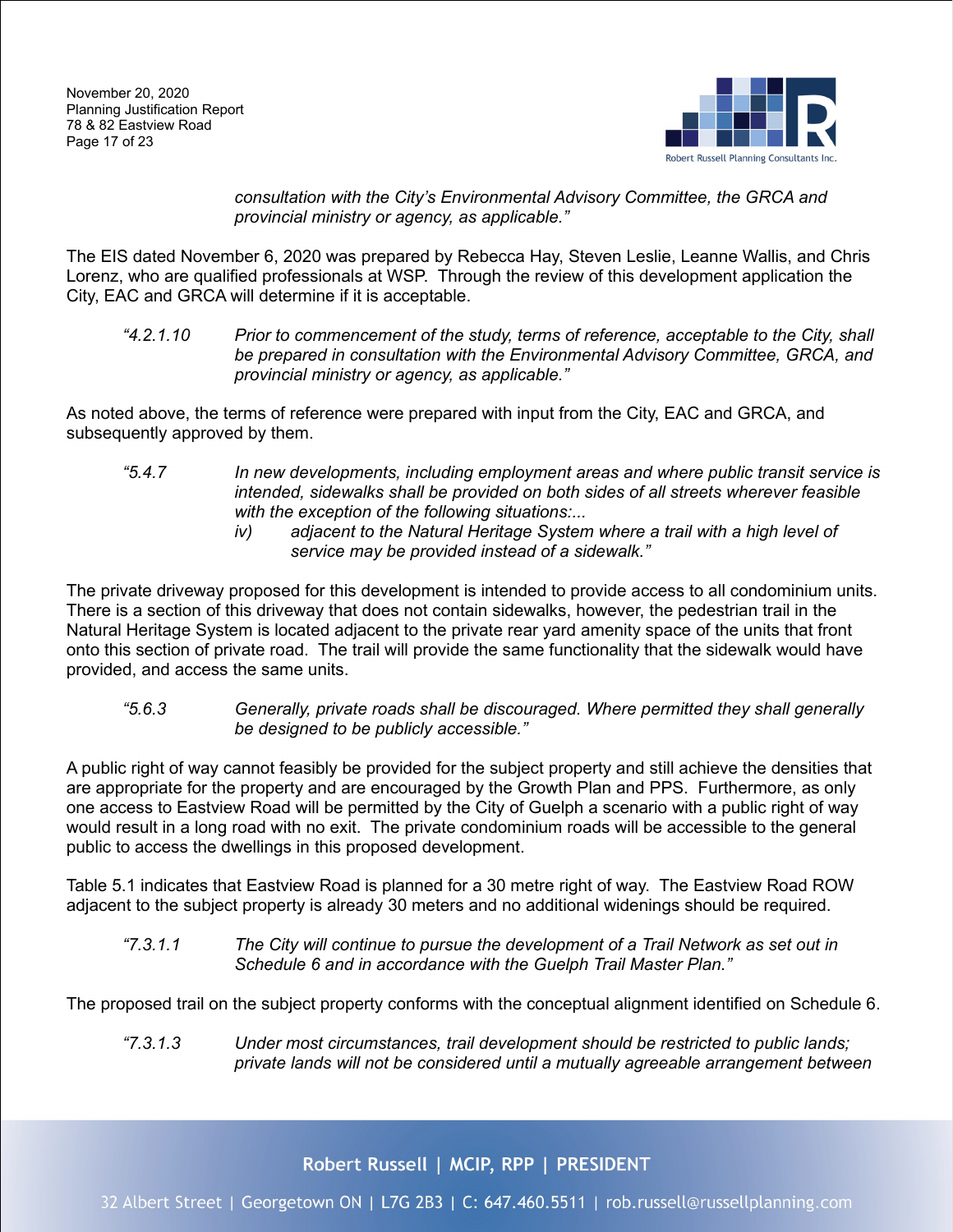

## *the City and the land owner has been prepared."*

The proposed trail is located within the buffer to the Significant Woodland and the PSW. The proponent's intention is to dedicate the natural features, inclusive of their buffers, to the appropriate public authority prior to development of the subject property. The portion of the buffers utilized for stormwater management purposes would be retained in the ownership of the condominium corporation. As such, the lands the trails are to be constructed upon will be under public ownership.

*"7.3.5.1 The City will require parkland dedication as a condition of development, consent or subdivision proposals in an amount up to:... ii) 5% of the land or one hectare for each 300 dwelling units for residential purposes;..."*

The City of Guelph's recently approved Zoning By-law (By-law Number 2019-20366) indicates in Section 10(c) that the parkland dedication for lands outside of the Downtown and with a density less than 100 units per hectare, be the greater of 5% of the land area or one hectare per 500 dwelling units. Using the method of 1 hectare per 500 dwelling units results in the greatest parkland dedication requirement of 0.114 hectares.

Section 8 of the Official Plan provides the Urban Design objectives and policies of the City of Guelph. This Planning Justification Report is prepared in support of a zoning by-law amendment. The site plan is conceptual at this time and although a tentative theme has been selected for the development appearance, it has not yet been confirmed, nor designed in detail. As such, the following policy review of Section 8 will only address those policies that are relevant at this stage of the process; primarily those that speak to site layout and function.

*"8.1.1 The design of site and building development will support energy efficiency and water conservation through the use of alternative energy systems or renewable energy systems, building orientation, sustainable building design, low impact stormwater infiltration systems, drought-resistant landscaping and similar measures."*

Low impact stormwater infiltration systems are proposed for this development in accordance with this policy. Landscaping and building design have not yet been established.

*"8.1.3 New residential neighbourhoods shall be designed to ensure that most residents live within a 5 to 10 minute walk of amenities and transit stops."*

There is an existing transit stop in front of the subject property. The longest walk, from the northernmost units, to the transit stop would be less than 3 minutes at an average walking pace.

*"8.2.2 New residential developments shall be designed to be integrated and connected to surrounding existing neighbourhoods; providing full pedestrian and vehicular access including access to transit."*

The recent developments to the east and west of the subject property did not provide an allowance for a future connection between the properties, and as such, the proposed development cannot be integrated

Robert Russell | MCIP, RPP | PRESIDENT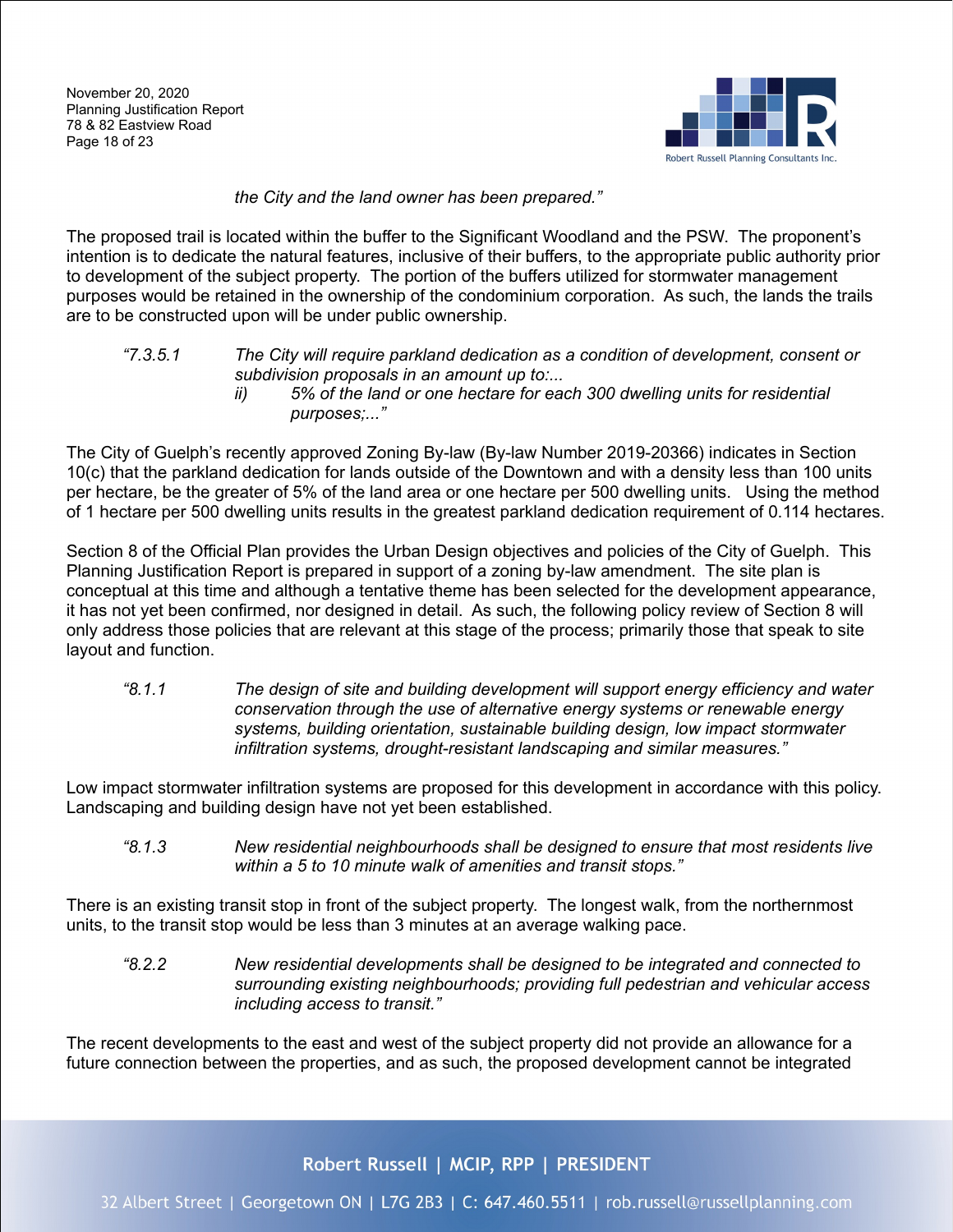

with the neighbourhoods to the east and west.

*"8.2.6 Reverse lotting and 'window roads' (i.e. single loaded local roads flanking arterial and collector roads) should be avoided."*

The townhouse lots adjacent to Eastview Road are oriented with their side yards facing Eastview Road, and the proposed apartment building fronts onto Eastview Road in accordance with this policy\

- *"8.2.11 New development shall be designed to contribute to a pedestrian-oriented streetscape. This may be achieved through the use of strategies that are appropriate for the proposed development and the site's context such as:*
	- *i) locating built form adjacent to, and addressing, the street edge;*
	- *ii) placing principal building entrances towards the street and corner intersections;..."*

The proposed apartment building is adjacent to and addresses Eastview Road, however, the primary entrance faces the parking area to ensure that residents and visitors will have ease of access. Two second order building entries are provided facing Eastview Road.

#### *"8.3.5 Reverse lotting onto Significant Natural Areas and other components of the public realm should be avoided."*

Three of the townhouse blocks are oriented with their rear facade facing the Significant Natural Area. This is necessary due to grading, servicing and zoning requirements. However, the buffers to the Significant Natural Areas contain pedestrian trails, and a SWM pond and as such provide public space between the rear yards and the Significant Natural Area which help ensure it is part of the public realm and not isolated behind a row of dwellings.

Section 8.5 provides a number of urban design policies related to the built form of low-rise residential buildings. Conceptual renderings are provided with this Zoning By-law Amendment application, however, the final built form will not be determined until the Site Plan application is prepared. Generally, the Site Plan and building elevations are consistent with the policies in Section 8.5, the front yard area to the condominium road is consistent throughout the site, and the proposed height is only 2 stories in keeping with the surrounding developments. The contemporary style provides some variety in relation to the more traditional units that were recently constructed to the east and west of the subject property.

Surface visitor parking areas are located away from the public realm in the interior of the site, and provide landscaped areas adjacent to the closest dwellings in accordance with the policies of Section 8.12

*"8.6.1 New buildings shall address the street. Buildings shall have front façades with entrances and windows that face the street and that reflect and, where appropriate, enhance the rhythm and frequency of the immediate vicinity."*

The proposed apartment building addresses Eastview Road and contains 2 secondary entries on the ground floor, in addition to the windows and balconies for the units on the second through fifth storeys. The

# Robert Russell | MCIP, RPP | PRESIDENT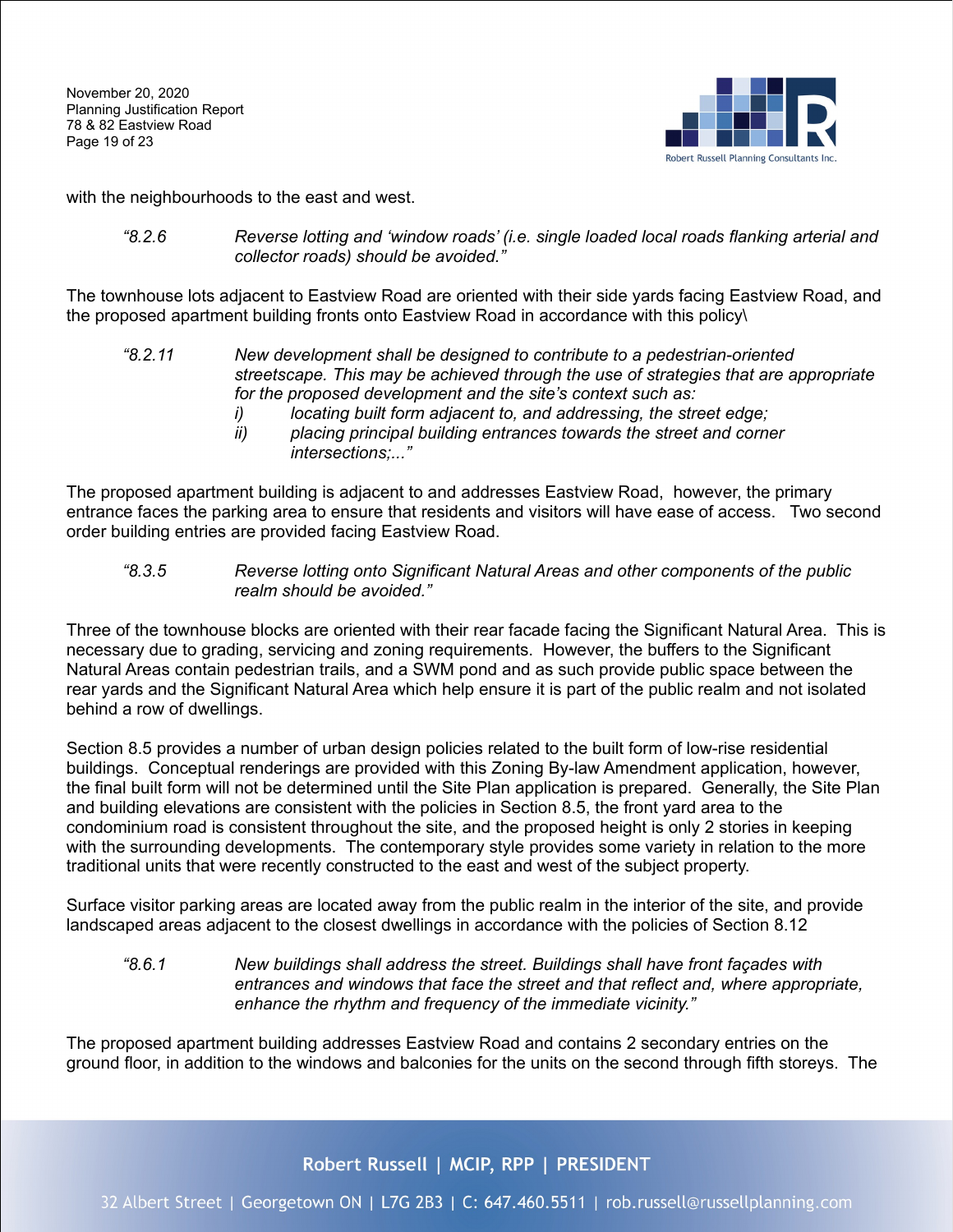November 20, 2020 Planning Justification Report 78 & 82 Eastview Road Page 20 of 23



streetscape along Eastview Road does not have a defined rhythm. To the west is a recently developed cluster townhouse site, and to the east is a recently developed residential subdivision with reverse frontage street townhouses along Eastview Road.. There one other development on Eastview with a larger built form, at the corner of Eastview Road and Summit Ridge Drive.

- *"8.8.1 The following policies apply to mid-rise building forms, which generally means a building between four (4) and six (6) storeys:*
	- *i) mid-rise buildings shall be designed to frame the street they are fronting while allowing access to sunlight to adjacent properties;*
	- *ii) mid-rise buildings shall be designed to ensure that servicing and automobile parking are appropriately located and screened. Generally, this means that parking is provided underground or at the rear or side of the building;...*
	- *iv) where buildings front onto a public street and are greater than 30 metres in length, building entrances should be located at regular intervals;..."*

The proposed apartment, at 5 storeys, is considered a mid-rise building. It is located parallel to and 6 metres setback from Eastview Road and frames the street in accordance with the above policy. The building is flanked by the primary and emergency site access driveways and has substantial separation from the existing and proposed low rise residential considering its relative height. The parking area is proposed to be located within the footprint of the building on the ground level, with additional parking located behind the building and screened from public view. There are 2 entrances proposed along the Eastview Road facade.

*"8.12.2 Underground or structured parking is encouraged to reduce or eliminate the need for surface parking."*

The proposed parking located on the ground floor, within the building structure has substantially reduced the amount of surface parking for the site.

*"8.12.6 Bicycle parking shall be provided and conveniently located in close proximity to building entrances...."*

Bicycle parking is provided at the east side entrance to the apartment building.

*"8.13.3 Private roads and internal driveways required for site circulation shall be designed to be comfortable for pedestrians, cyclists and vehicles. They should be physically defined by raised curbs and, where appropriate, landscaped where they intersect with a parking area or driveway...."*

In most locations the private condominium road provides a raised curb and sidewalk to allow for a comfortable separation between pedestrians, bicycles and vehicles. A section of the private road however did not have sufficient width to allow for a sidewalk, this section will continue to have raised curbs, however, pedestrians will utilize the parallel pedestrian trail within the natural area buffer, which will provide the same functionality and linkages that a sidewalk would otherwise provide.

Robert Russell | MCIP, RPP | PRESIDENT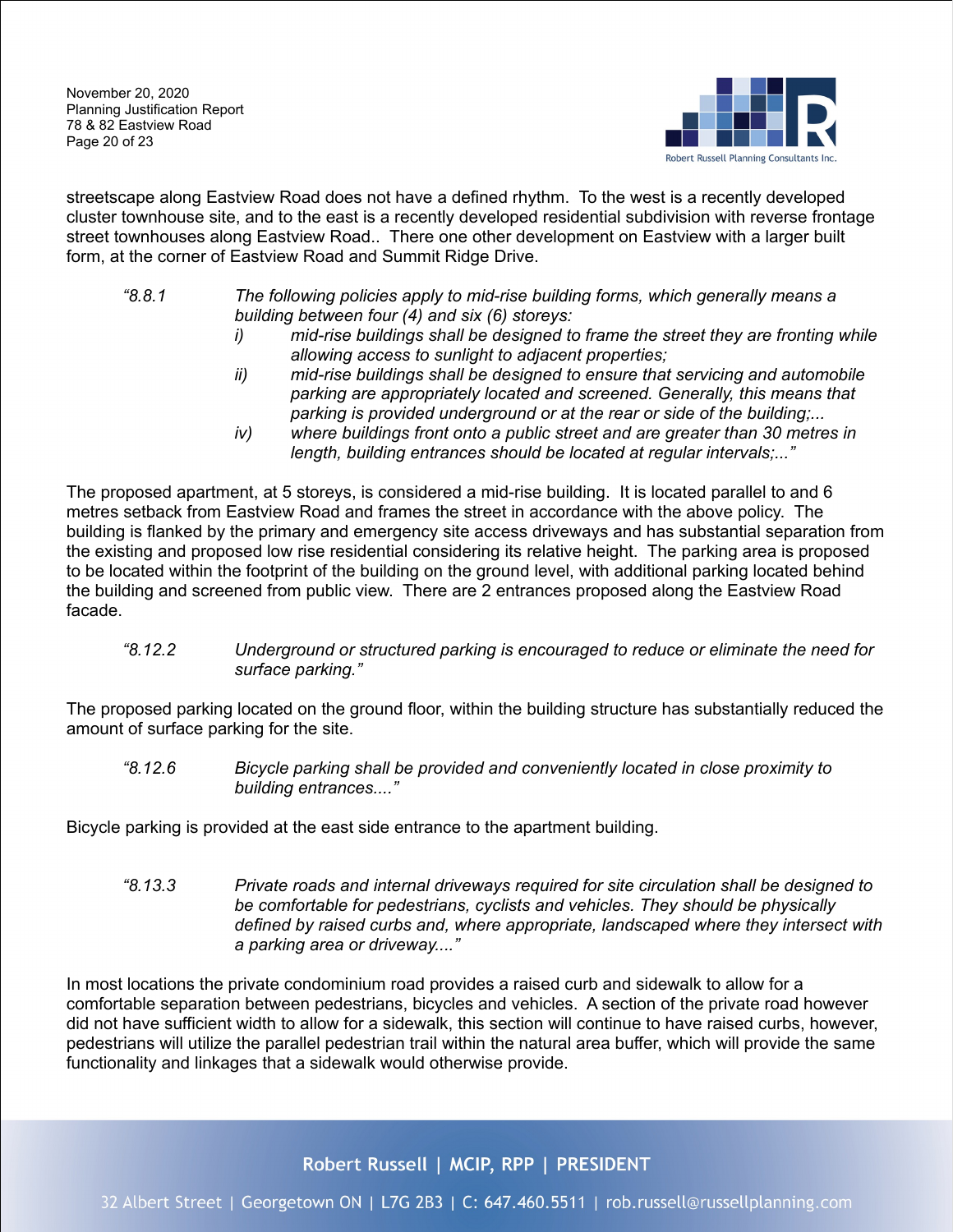November 20, 2020 Planning Justification Report 78 & 82 Eastview Road Page 21 of 23



The landscape policies of Section 8.17 will be addressed through the Site Plan application process.

- *"9.3.1.1 The following criteria will be used to assess development proposals for multi-unit residential development...*
	- *1. Building form, scale, height, setbacks, massing, appearance and siting are compatible in design, character and orientation with buildings in the immediate vicinity....*
	- *3. The residential development can be adequately served by local convenience and neighbourhood shopping facilities, schools, trails, parks, recreation facilities and public transit.*
	- *4. Vehicular traffic generated from the proposed development will not have an unacceptable impact on the planned function of the adjacent roads and intersections.*
	- *5. Vehicular access, parking and circulation can be adequately provided and impacts mitigated.*
	- *6. That adequate municipal infrastructure, services and amenity areas for residents can be provided....*
	- *9. Impacts on adjacent properties are minimized in relation to grading, drainage, location of service areas and microclimatic conditions, such as wind and shadowing...."*

The adjacent development to the west is comprised of townhouse units and blocks with similar massing, height, scale and setbacks. The development to the east is a mix of townhouse blocks with similar scale and massing and single and semi-detached units. The proposed development is similar to and compatible with the massing, height, scale and setbacks. The proposed contemporary appearance is unlike the traditional designs of the adjacent developments, however it provides variety within the neighbourhood in accordance the urban design policies of the Official Plan.

As noted previously in this report, there are a number of schools and parks within close proximity of the subject property, and new connections will be provided to an existing ad-hoc trail system in the adjacent natural areas.

The Traffic Impact Study prepared by Paradigm Transportation Solutions Limited and dated February 2019 has determined that there will be no issues with vehicular access to and from the site. The additional traffic generated by the proposed development will require an eastbound left turn land on Eastview Road at the Auden Road intersection.

The conceptual site plan indicates that the proposed private and common amenity areas are in excess of that required by the Zoning By-law. The Functional Servicing and Stormwater Management Report prepared by MTE Consultants Inc. and dated February 20, 2019 has determined that there is existing municipal infrastructure along Eastview Road with sufficient capacity to accommodate the proposed development. The Functional Servicing and Stormwater Management Report has also determined that grading and drainage can be designed to eliminate any impacts on adjacent properties.

Robert Russell | MCIP, RPP | PRESIDENT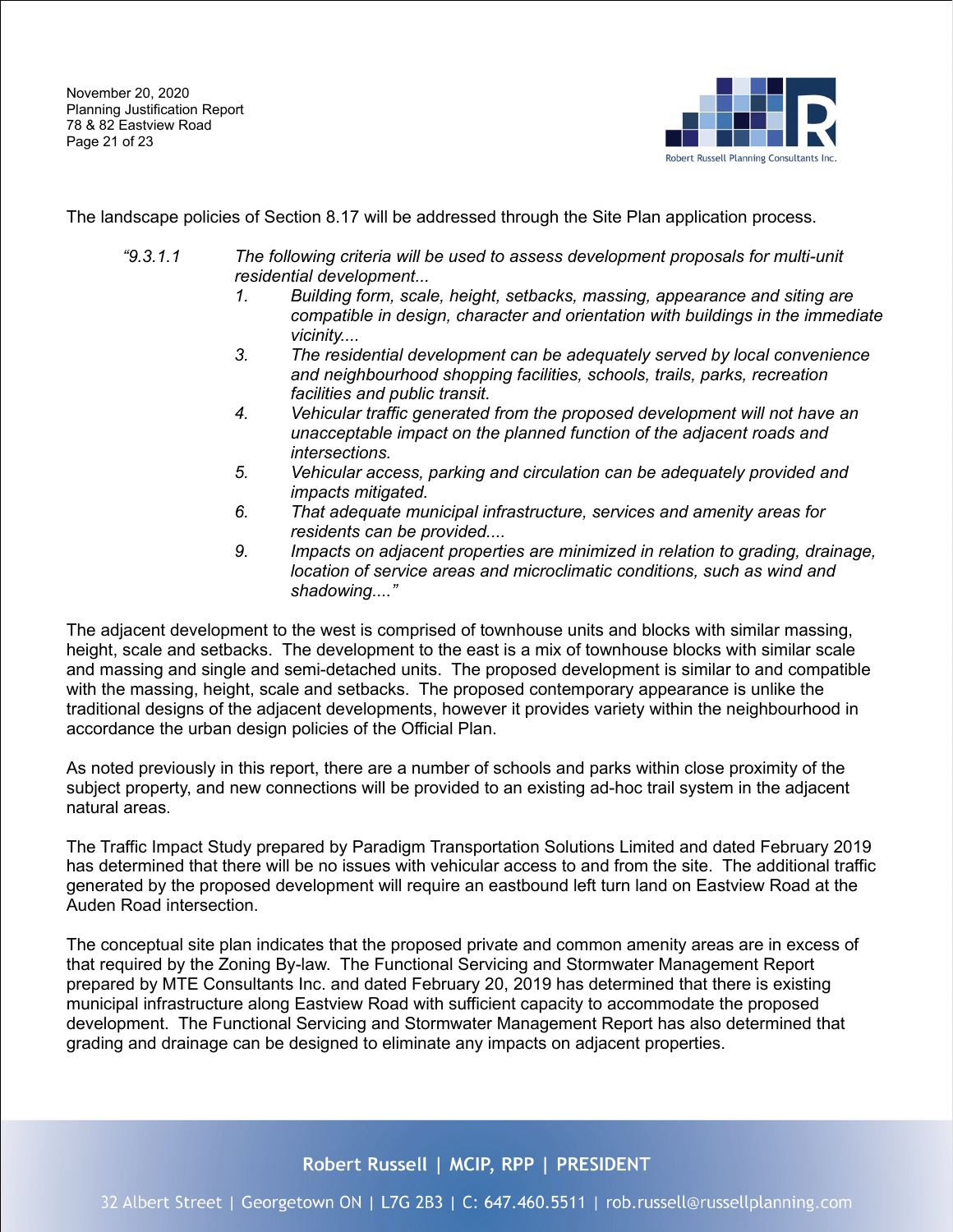

## *"9.3.3 Permitted Uses...*

- *1. The following uses may be permitted subject to the applicable provisions of this Plan:...*
	- *ii) multiple unit residential buildings, such as townhouses and apartments."*

The proposed block townhouses and apartments are a permitted use as per this policy.

- *"9.3.3 Height and Density...*
	- *2. The maximum height shall be six (6) storeys.*
	- *3. The maximum net density is 60 units per hectare and not less than a minimum net density of 20 units per hectare...."*

As calculated previously in this report, the density of the proposed development is 40.23 units per net hectare in accordance with the above policy. The proposed height is 2 storeys for the townhouses and 5 storeys for the apartment building, also in accordance with the above policy.

The proposed development will be subject to Site Plan Control as per the policies in Section 10.11.2 and 10.11.3. The Site Plan application will be submitted subsequent to submission of this Zoning By-law Amendment application.

A pre-application consultation meeting occurred July 26, 2017. Subsequent to that meeting 2613598 Ontario Inc. (82 Eastview Road) and 2589618 Ontario Inc. (78 Eastview Road) have retained a consultant team to prepare the necessary studies as identified in the correspondence from the City of Guelph dated August 15, 2017. This includes the securing the approval of EAC and GRCA for the Environmental Impact Study terms of reference and the necessary four season natural heritage survey. The Zoning By-law application package includes all documents and studies requested by the City of Guelph

Given the above examples, and after a review of the remaining policies within the City of Guelph Official Plan, we are of the opinion that the proposed development is consistent with the policies in Chapters 2, 3, 4, 5, 6, 7, 8, and 9 of the City of Guelph Official Plan.

# <span id="page-22-0"></span>**3.4 CITY OF GUELPH ZONING BY-LAW 1995 – 14864**

The City of Guelph Zoning By-law 1995 – 14864 was approved by Council in 1995 and has been amended several times since then. The version available on the City of Guelph's website contained sections updated as recently as November 2017 was utilized for the analysis below.

Defined Area Map 50 of Schedule "A" of City of Guelph Zoning By-law 1995 – 14864, as last amended by By-law 2014 – 19741, zones 78 Eastview Road as Urban Reserve (UR) and Residential Single Detached (Specialized) with a Holding Provision (R.1B-39(H)) and zones 82 Eastview Road as Urban Reserve (UR).

The UR zones only permits agricultural, conservation and limited recreational uses. It does not permit any form of residential use or structure. The R.1B zone allows singled detached dwellings and accessory uses with 15 metre lot frontages. The specialized zone requirements provide the conditions to be satisfied prior